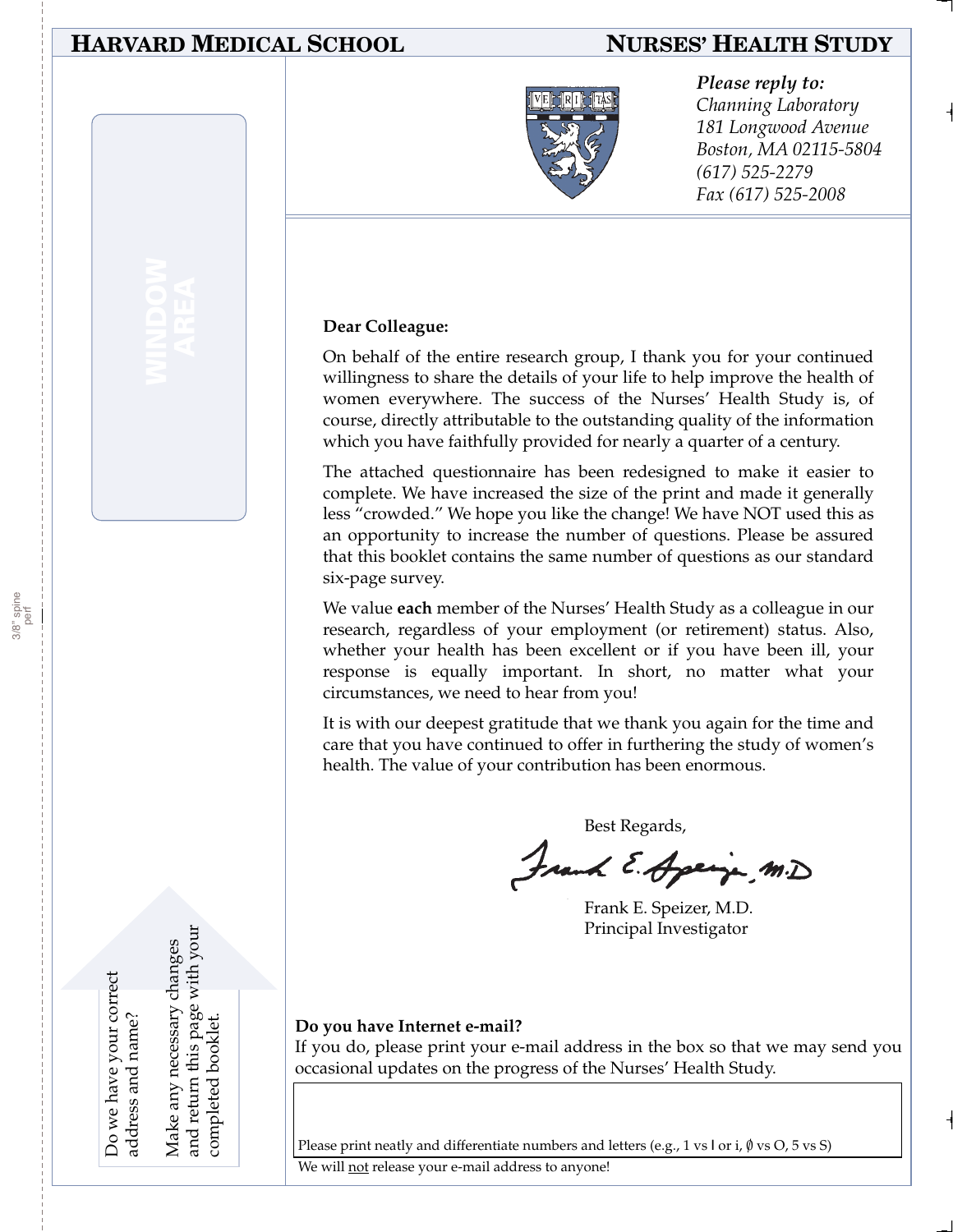## **INSTRUCTIONS**

Please use an ordinary No. 2 pencil to answer all questions. Fill in the appropriate response circles completely, or write the requested information in the boxes provided. Note that some questions ask for information **since June 1998**, some ask for **current status**, and some ask about events over **longer periods**. The form is designed to be read by optical-scanning equipment, so it is important that you make **NO STRAY MARKS** and keep any write-in responses **within** the spaces provided. Should you need to change a response, erase the incorrect mark completely. If you have comments, please write them on a separate piece of paper.





#### **EXAMPLE 2: Mark "Yes" bubble and Year of Diagnosis bubble for each illness you have had diagnosed.**

| 9. Since June 1998, have you had any of                                                            |                                        | <b>YEAR OF</b><br><b>DIAGNOSIS</b>      | $\circledcirc$                 |                  |
|----------------------------------------------------------------------------------------------------|----------------------------------------|-----------------------------------------|--------------------------------|------------------|
| these physician-diagnosed illnesses?<br><b>LEAVE BLANK FOR "NO,"</b><br><b>MARK HERE FOR "YES"</b> | <b>BEFORE</b><br><b>JUNE 1</b><br>1998 | <b>JUNE 98</b><br>TO<br><b>MAY 2000</b> | <b>AFTER</b><br>JUNE 1<br>2000 |                  |
| Diabetes mellitus                                                                                  |                                        |                                         |                                |                  |
| Elevated cholesterol                                                                               |                                        |                                         |                                | (2)              |
| High blood pressure                                                                                |                                        |                                         |                                | $\left(3\right)$ |

**If your name and address as printed on this questionnaire are no longer correct or are incomplete, or if you are providing your e-mail address, please make any necessary changes on the letter and enclose it with your completed form.**

**Otherwise, please tear off the cover letter (to preserve confidentiality) and return the booklet in the enclosed postage-paid envelope.**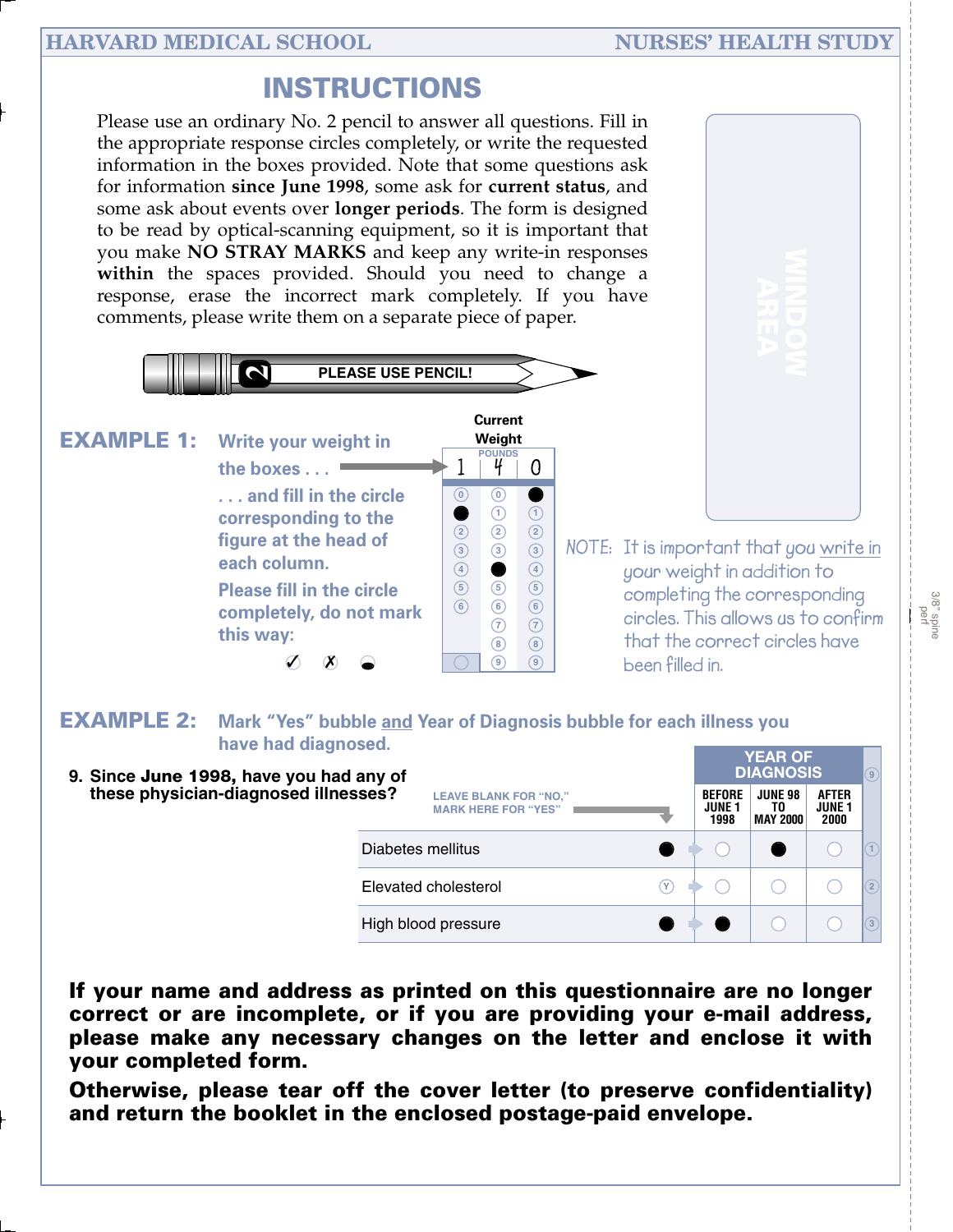| <b>HARVARD MEDICAL SCHOOL</b>                                                                                                                                                                | Page 1                                                                                                                                                                                                                                                                                                                                                                                                                              |                                               | <b>NURSES' HEALTH STUDY</b>                                                                                                                                                                                                                                                                                                                                                                                                                                                                                                                                                                                                                                                                                                                                                                                                                                                                                                                                                                                                                                                                                                                                                                                                                                          |
|----------------------------------------------------------------------------------------------------------------------------------------------------------------------------------------------|-------------------------------------------------------------------------------------------------------------------------------------------------------------------------------------------------------------------------------------------------------------------------------------------------------------------------------------------------------------------------------------------------------------------------------------|-----------------------------------------------|----------------------------------------------------------------------------------------------------------------------------------------------------------------------------------------------------------------------------------------------------------------------------------------------------------------------------------------------------------------------------------------------------------------------------------------------------------------------------------------------------------------------------------------------------------------------------------------------------------------------------------------------------------------------------------------------------------------------------------------------------------------------------------------------------------------------------------------------------------------------------------------------------------------------------------------------------------------------------------------------------------------------------------------------------------------------------------------------------------------------------------------------------------------------------------------------------------------------------------------------------------------------|
|                                                                                                                                                                                              |                                                                                                                                                                                                                                                                                                                                                                                                                                     | $\overline{\mathsf{N}}$<br>PLEASE USE PENCIL! |                                                                                                                                                                                                                                                                                                                                                                                                                                                                                                                                                                                                                                                                                                                                                                                                                                                                                                                                                                                                                                                                                                                                                                                                                                                                      |
|                                                                                                                                                                                              | 1. Is this your correct Date of Birth?                                                                                                                                                                                                                                                                                                                                                                                              |                                               |                                                                                                                                                                                                                                                                                                                                                                                                                                                                                                                                                                                                                                                                                                                                                                                                                                                                                                                                                                                                                                                                                                                                                                                                                                                                      |
|                                                                                                                                                                                              | $\bigcirc$ Yes                                                                                                                                                                                                                                                                                                                                                                                                                      |                                               |                                                                                                                                                                                                                                                                                                                                                                                                                                                                                                                                                                                                                                                                                                                                                                                                                                                                                                                                                                                                                                                                                                                                                                                                                                                                      |
|                                                                                                                                                                                              | $\bigcirc$ No $\longrightarrow$ If No, Please write correct date.<br><b>MONTH</b>                                                                                                                                                                                                                                                                                                                                                   | <b>DAY</b><br><b>YEAR</b>                     |                                                                                                                                                                                                                                                                                                                                                                                                                                                                                                                                                                                                                                                                                                                                                                                                                                                                                                                                                                                                                                                                                                                                                                                                                                                                      |
|                                                                                                                                                                                              | 2. What is your current weight?                                                                                                                                                                                                                                                                                                                                                                                                     |                                               |                                                                                                                                                                                                                                                                                                                                                                                                                                                                                                                                                                                                                                                                                                                                                                                                                                                                                                                                                                                                                                                                                                                                                                                                                                                                      |
|                                                                                                                                                                                              | <b>POUNDS</b><br>$\odot$<br>$\odot$<br>$\odot$<br>$\odot$<br>$\odot$<br>$\odot$<br>$\circled{2}$<br>$\circled{2}$<br>$\circled{2}$<br>$\circled{3}$<br>$\circled{3}$<br>$\circled{3}$<br>$\bigcirc$<br>$\bigcirc$<br>$\bigcirc$<br>$\circled{5}$<br>$\circled{5}$<br>$\circled{5}$<br>$\circledcirc$<br>$\circledcirc$<br>$\circledcirc$<br>$\odot$<br>$\odot$<br>$\circledS$<br>$\circledcirc$<br>$\circledcirc$<br>$\circledcirc$ |                                               |                                                                                                                                                                                                                                                                                                                                                                                                                                                                                                                                                                                                                                                                                                                                                                                                                                                                                                                                                                                                                                                                                                                                                                                                                                                                      |
| 3. What is the difference between your highest and lowest weight during the last two years?<br>$\bigcirc$ 2–4 lbs.<br>$\bigcirc$ No change<br>$\bigcirc$ 15-29 lbs.<br>$\bigcirc$ 30-49 lbs. | $\bigcirc$ 5-9 lbs.<br>$\bigcirc$ 50 or more lbs.                                                                                                                                                                                                                                                                                                                                                                                   | $\bigcirc$ 10-14 lbs.                         |                                                                                                                                                                                                                                                                                                                                                                                                                                                                                                                                                                                                                                                                                                                                                                                                                                                                                                                                                                                                                                                                                                                                                                                                                                                                      |
| 4. Have you had your uterus removed?<br>$\bigcirc$ No<br>$\bigcirc$ Yes $\longrightarrow$ Date of surgery:                                                                                   | ◯ Before June 1, 1998 ◯ After June 1, 1998                                                                                                                                                                                                                                                                                                                                                                                          |                                               |                                                                                                                                                                                                                                                                                                                                                                                                                                                                                                                                                                                                                                                                                                                                                                                                                                                                                                                                                                                                                                                                                                                                                                                                                                                                      |
| 5. Have you ever had either of your ovaries surgically removed?                                                                                                                              |                                                                                                                                                                                                                                                                                                                                                                                                                                     |                                               |                                                                                                                                                                                                                                                                                                                                                                                                                                                                                                                                                                                                                                                                                                                                                                                                                                                                                                                                                                                                                                                                                                                                                                                                                                                                      |
| $\bigcirc$ No<br>◯ Yes a) How many ovaries do you have remaining?<br>○ None ○ One                                                                                                            |                                                                                                                                                                                                                                                                                                                                                                                                                                     |                                               | $\begin{array}{cccccccccc} \textcircled{1}\textcircled{1}\textcircled{1}\textcircled{1}\textcircled{1}\textcircled{1}\textcircled{1}\textcircled{1} \end{array}$<br>(2) 2) 2) 2) 2) 2) 2) 2) 6)<br>$\textcircled{4} \textcircled{4} \textcircled{4} \textcircled{4} \textcircled{4} \textcircled{4} \textcircled{4}$<br>$\begin{picture}(60,6) \put(0,0){\line(1,0){10}} \put(15,0){\line(1,0){10}} \put(15,0){\line(1,0){10}} \put(15,0){\line(1,0){10}} \put(15,0){\line(1,0){10}} \put(15,0){\line(1,0){10}} \put(15,0){\line(1,0){10}} \put(15,0){\line(1,0){10}} \put(15,0){\line(1,0){10}} \put(15,0){\line(1,0){10}} \put(15,0){\line(1,0){10}} \put(15,0){\line(1,$<br>$\textcolor{red}{\textcolor{blue}{\mathbf{\textcolor{blue}{(}}\mathbf{\textcolor{blue}{P}}\mathbf{\textcolor{blue}{(}}\mathbf{\textcolor{blue}{P}}\mathbf{\textcolor{blue}{(}}\mathbf{\textcolor{blue}{P}}\mathbf{\textcolor{blue}{(}}\mathbf{\textcolor{blue}{P}}\mathbf{\textcolor{blue}{(}}\mathbf{\textcolor{blue}{P}}\mathbf{\textcolor{blue}{(}}\mathbf{\textcolor{blue}{P}}\mathbf{\textcolor{blue}{(}}\mathbf{\textcolor{blue}{P}}\mathbf{\textcolor{blue}{(}}\mathbf{\textcolor{blue}{P}}\mathbf{\textcolor{blue}{(}}\mathbf{\textcolor{blue}{P}}\mathbf{\textcolor{blue}{($ |
|                                                                                                                                                                                              | PLEASE DO NOT WRITE IN THIS AREA                                                                                                                                                                                                                                                                                                                                                                                                    |                                               |                                                                                                                                                                                                                                                                                                                                                                                                                                                                                                                                                                                                                                                                                                                                                                                                                                                                                                                                                                                                                                                                                                                                                                                                                                                                      |
| 2001<br>2000                                                                                                                                                                                 | 2002                                                                                                                                                                                                                                                                                                                                                                                                                                |                                               |                                                                                                                                                                                                                                                                                                                                                                                                                                                                                                                                                                                                                                                                                                                                                                                                                                                                                                                                                                                                                                                                                                                                                                                                                                                                      |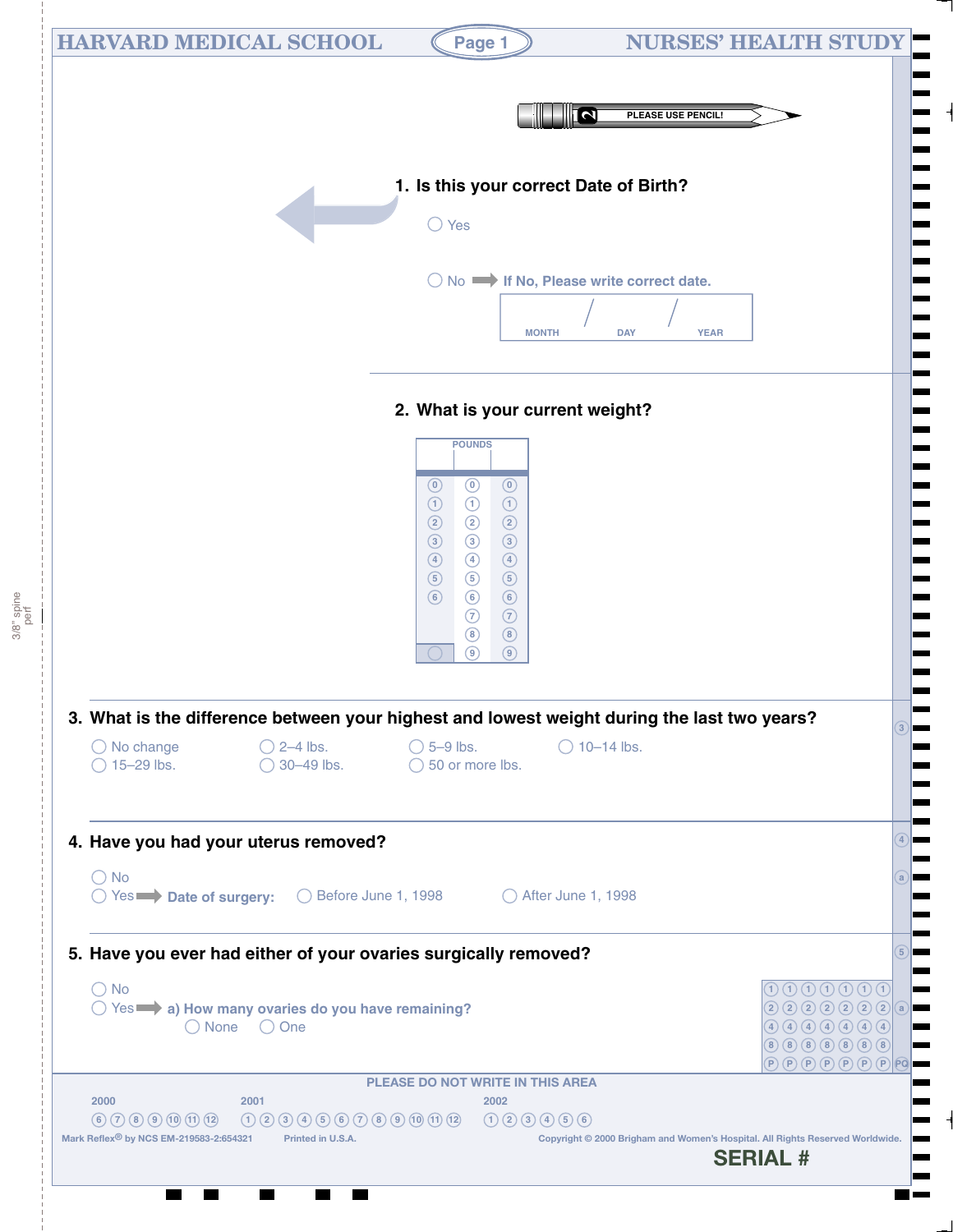| <b>No</b><br>○ | ○ Yes a) How many months have you used each drug<br>during the 24-month period between June 1998 and June 2000?                                                                                                                                                            |                   |                |                                           |                                   |                                                                                |
|----------------|----------------------------------------------------------------------------------------------------------------------------------------------------------------------------------------------------------------------------------------------------------------------------|-------------------|----------------|-------------------------------------------|-----------------------------------|--------------------------------------------------------------------------------|
|                | Evista:<br>$\bigcirc$ Not Used $\bigcirc$ 1-4 months $\bigcirc$ 5-9 $\bigcirc$ 10-14 $\bigcirc$ 15-19 $\bigcirc$ 20-24 months                                                                                                                                              |                   |                |                                           |                                   | ◯ Used only after 6/2000                                                       |
|                | Nolvadex:<br>◯ Not Used $\bigcirc$ 1-4 months $\bigcirc$ 5-9 $\bigcirc$ 10-14 $\bigcirc$ 15-19 $\bigcirc$ 20-24 months                                                                                                                                                     |                   |                |                                           |                                   | ◯ Used only after 6/2000                                                       |
|                | b) Are you currently using Evista or Nolvadex?<br>$\bigcirc$ No, not currently $\bigcirc$ Yes, Evista $\bigcirc$ Yes, Nolvadex                                                                                                                                             |                   |                |                                           |                                   |                                                                                |
|                | 7. Since June 1998, have you regularly used any over-the-counter (e.g., "alternative," "herbal,"<br>"natural" or soy-based) preparations for hormone replacement or to treat postmenopausal<br>symptoms? (Do not include food sources such as tofu, soy milk or soy bars.) |                   |                |                                           |                                   |                                                                                |
| $\bigcirc$ No  | $\circlearrowright$ Yes $\bullet$ a) Please mark the type(s) of preparations you have used at least once a week,<br>and the number of months used between June 98 and June 2000.                                                                                           |                   |                |                                           |                                   |                                                                                |
|                | Soy estrogen supplement (e.g., Estroven)                                                                                                                                                                                                                                   | $1 - 4$<br>months | $\bigcirc$ 5-9 | MONTHS USED BETWEEN JUNE 98 AND JUNE 2000 |                                   | $\bigcirc$ 10-14 $\bigcirc$ 15-19 $\bigcirc$ 20-24 mo.                         |
|                | Soy powder (e.g., Iso-Soy)                                                                                                                                                                                                                                                 | $1 - 4$<br>months | $\bigcirc$ 5-9 |                                           | $\bigcirc$ 10–14 $\bigcirc$ 15–19 | $\bigcirc$ 20-24 mo.                                                           |
|                |                                                                                                                                                                                                                                                                            |                   |                |                                           |                                   | $\bigcirc$ 10–14 $\bigcirc$ 15–19 $\bigcirc$ 20–24 mo.                         |
|                | Black cohosh (e.g., Remifemin)                                                                                                                                                                                                                                             | $1 - 4$<br>months | $\bigcirc$ 5-9 |                                           |                                   |                                                                                |
|                | Dong quai (e.g., Rejuvex)                                                                                                                                                                                                                                                  | $1 - 4$<br>months | $\bigcirc$ 5-9 | () 10–14                                  | $\bigcirc$ 15–19                  |                                                                                |
|                | Natural progesterone cream or                                                                                                                                                                                                                                              | $1 - 4$<br>months | $\bigcirc$ 5-9 |                                           |                                   | $\bigcirc$ 20-24 mo.<br>$\bigcirc$ 10–14 $\bigcirc$ 15–19 $\bigcirc$ 20–24 mo. |
|                | wild yam cream (e.g., Progest Cream)<br>Other, e.g., phytoestrogens (specify)                                                                                                                                                                                              | $1 - 4$<br>months | $\bigcirc$ 5-9 |                                           | $() 10-14$ $() 15-19$             | $\bigcirc$ 20-24 mo.                                                           |
|                |                                                                                                                                                                                                                                                                            |                   |                |                                           |                                   |                                                                                |
|                |                                                                                                                                                                                                                                                                            |                   |                |                                           |                                   |                                                                                |

 $\overline{\phantom{a}}$ 

3/8" spine perf

**9 9**

 $\overline{\phantom{a}}$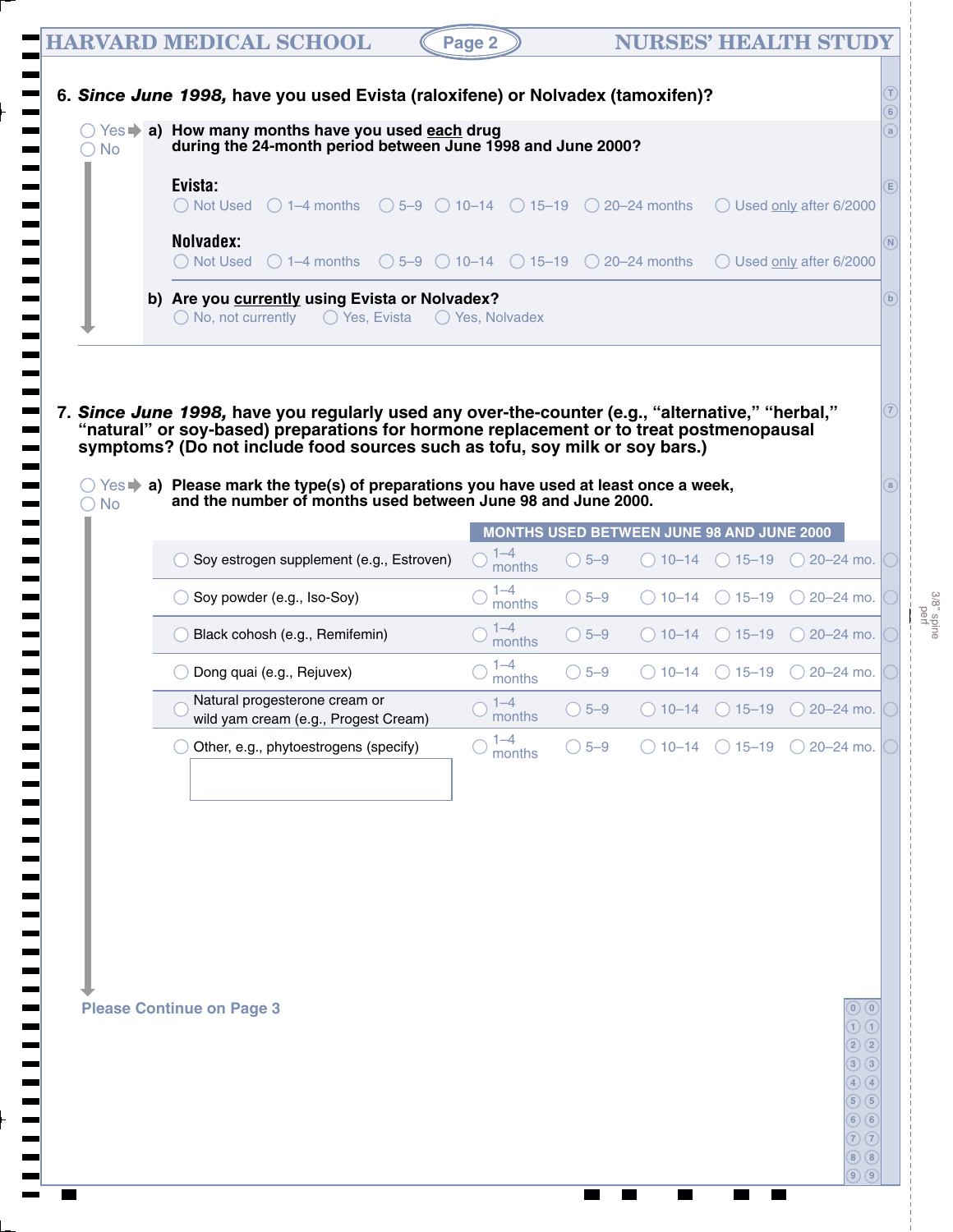# **HARVARD MEDICAL SCHOOL (Page 3) NURSES' HEALTH STUDY 8.** *Since June 1998,* **have you used prescription female hormones?**

**8**

┓

 $\blacksquare$ 

⊫

| $\bigcirc$ 1–4 months $\bigcirc$ 5–9<br>$\bigcirc$ 10-14<br>$\bigcirc$ 20-24 months<br>Used only after June 2000<br>$\bigcirc$ 15–19                                                                                     |                                                                                                                                  |  |  |  |  |  |  |  |
|--------------------------------------------------------------------------------------------------------------------------------------------------------------------------------------------------------------------------|----------------------------------------------------------------------------------------------------------------------------------|--|--|--|--|--|--|--|
| b) Are you currently using them (within the last month)?<br>$\bigcirc$ Yes, currently $\bigcirc$ No, not currently                                                                                                       |                                                                                                                                  |  |  |  |  |  |  |  |
| c) Mark the types of hormones you have used the longest during this period.                                                                                                                                              |                                                                                                                                  |  |  |  |  |  |  |  |
| <b>Combined:</b><br>$\bigcirc$ Prempro (Pink) $\bigcirc$ Prempro (Blue) $\bigcirc$ Premphase $\bigcirc$ Combipatch<br>$\bigcirc$ FemHRT                                                                                  |                                                                                                                                  |  |  |  |  |  |  |  |
| Estrogen:                                                                                                                                                                                                                |                                                                                                                                  |  |  |  |  |  |  |  |
| ○ Oral Premarin ○ Patch Estrogen<br>◯ Vaginal Estrogen<br>○ Ogen<br>$\bigcirc$ Estrace<br>$\bigcirc$ Estratest<br>$\bigcirc$ Other Estrogen (specify type in box below)                                                  |                                                                                                                                  |  |  |  |  |  |  |  |
| Progesterone/Progestin (e.g., Provera):<br>$\bigcirc$ Other progesterone (specify below)                                                                                                                                 |                                                                                                                                  |  |  |  |  |  |  |  |
|                                                                                                                                                                                                                          |                                                                                                                                  |  |  |  |  |  |  |  |
|                                                                                                                                                                                                                          | $\textcircled{\scriptsize{0}}$ $\textcircled{\scriptsize{0}}$                                                                    |  |  |  |  |  |  |  |
| Other type of hormones used, please specify:                                                                                                                                                                             | $\left( \overline{1}\right) \left( \overline{1}\right) \left( \overline{1}\right)$<br>$\mathbf{2}\mathbf{2}\mathbf{2}\mathbf{2}$ |  |  |  |  |  |  |  |
|                                                                                                                                                                                                                          | $\bigcirc$ $\bigcirc$ $\bigcirc$                                                                                                 |  |  |  |  |  |  |  |
| d) If you used oral conjugated estrogen (e.g., Premarin) what dose did you usually take?                                                                                                                                 | $\bigcirc$ $\bigcirc$ $\bigcirc$ $\bigcirc$<br>5660                                                                              |  |  |  |  |  |  |  |
| ○ .30 mg/day or less (Green) ○ .625 mg/day (Brown) ○ .9 mg/day (White)                                                                                                                                                   |                                                                                                                                  |  |  |  |  |  |  |  |
| ◯ 1.25 mg/day (Yellow) 		 ○ More than 1.25 mg/day 	 ○ Dose unknown<br>◯ Did not take oral conjugated estrogen                                                                                                            |                                                                                                                                  |  |  |  |  |  |  |  |
|                                                                                                                                                                                                                          |                                                                                                                                  |  |  |  |  |  |  |  |
| e) If you used oral medroxyprogesterone (e.g., Provera, Cycrin), what dose did you usually take?<br>$\bigcirc$ 2.5 mg or less $\bigcirc$ 5–9 mg $\bigcirc$ 10 mg $\bigcirc$ More than 10 mg<br>◯ Dose unknown ◯ Not used | 666<br>$\mathcal{D}\mathcal{D}\mathcal{D}$<br>$\circledcirc$ $\circledcirc$                                                      |  |  |  |  |  |  |  |
| f) What was your pattern of hormone use (Days per Month)?<br><b>Oral or Patch Estrogen:</b>                                                                                                                              |                                                                                                                                  |  |  |  |  |  |  |  |
| $\bigcirc$ Not used<br>$\bigcirc$ <1 day/mo<br>$\bigcirc$ 1-8 days $\bigcirc$ 9-18<br>Days per<br>$\bigcirc$ 19-26<br>Month                                                                                              |                                                                                                                                  |  |  |  |  |  |  |  |
| Progesterone:<br>$\bigcirc$ <1 day/mo<br>$\bigcirc$ 1-8 days $\bigcirc$ 9-18<br>Days per<br>$\bigcirc$ Not used<br>$\bigcirc$ 19-26                                                                                      | $\bigcirc$ 27+ days/month<br>$\bigcirc$ 27+ days/month                                                                           |  |  |  |  |  |  |  |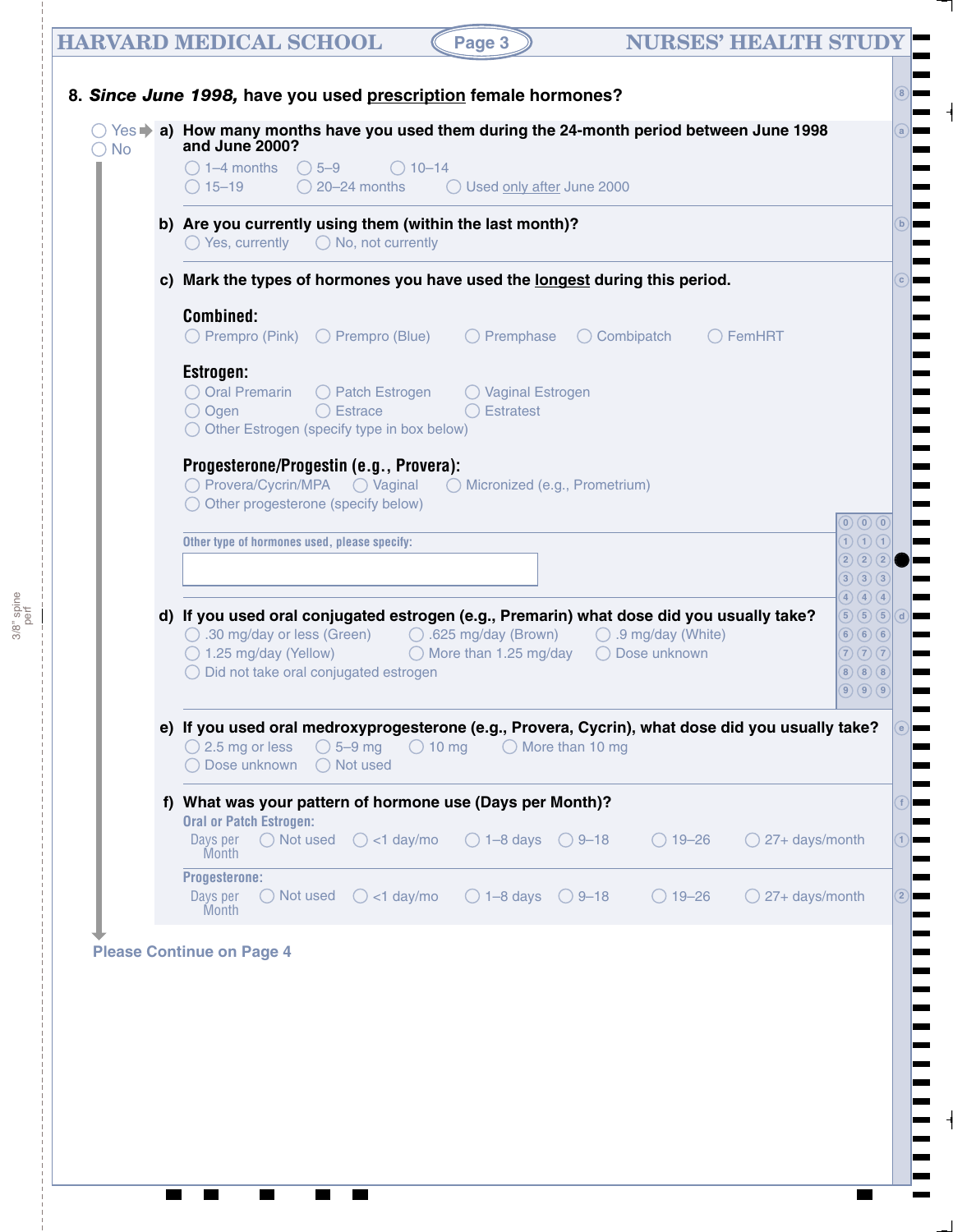|                                                                                                                    |                                                                                             |                             |                                                 | <b>YEAR OF</b><br><b>DIAGNOSIS</b>            |                                               |
|--------------------------------------------------------------------------------------------------------------------|---------------------------------------------------------------------------------------------|-----------------------------|-------------------------------------------------|-----------------------------------------------|-----------------------------------------------|
| 9. Since June 1998, have you had any of these physician-diagnosed illnesses?                                       | <b>LEAVE BLANK FOR "NO,"</b><br><b>MARK HERE FOR "YES"</b>                                  |                             | <b>BEFORE</b><br><b>JUNE 1</b><br>1998          | <b>JUNE 98</b><br>TO.<br><b>MAY 2000</b>      | <b>AFTER</b><br>JUNE <sub>1</sub><br>2000     |
| <b>MARK "YES" BUBBLE AND YEAR OF</b><br><b>DIAGNOSIS BUBBLE FOR EACH</b><br><b>ILLNESS YOU HAVE HAD DIAGNOSED.</b> | Fibrocystic/other benign breast disease<br>Confirmed by breast biopsy? $\blacksquare$ No No | $\circled{r}$<br>$(Y)$ Yes  | $\left( \begin{array}{c} \end{array} \right)$   |                                               | $($ )                                         |
|                                                                                                                    | <b>Breast cancer</b>                                                                        | $\circledcirc$              | $\left( \begin{array}{c} 1 \end{array} \right)$ | $\left(\begin{array}{c} \end{array}\right)$   | $\bigcirc$                                    |
|                                                                                                                    | Cancer of the cervix (include in-situ)                                                      | $\circledcirc$              | $\left(\begin{array}{c} \end{array}\right)$     | $\left(\right)$                               | $\left(\right)$                               |
|                                                                                                                    | Cancer of the uterus (endometrium)                                                          | $\circledcirc$              | $\left( \begin{array}{c} \end{array} \right)$   | $\bigcirc$                                    | $\bigcirc$                                    |
|                                                                                                                    | Cancer of the ovary                                                                         | $\circled{r}$               | $\left(\begin{array}{c} \end{array}\right)$     | $\left(\right)$                               | O                                             |
|                                                                                                                    | Colon or rectal polyp (benign)                                                              | $\circledcirc$              | $\left( \begin{array}{c} \end{array} \right)$   | $\bigcirc$                                    | $\bigcirc$                                    |
|                                                                                                                    | Cancer of the colon or rectum                                                               | $\circled{r}$               | $\left(\begin{array}{c} \end{array}\right)$     | $\bigcirc$                                    | $\left(\begin{array}{c} \end{array}\right)$   |
|                                                                                                                    | Cancer of the lung                                                                          | $\circledcirc$              | $\left( \begin{array}{c} \end{array} \right)$   | $\left( \begin{array}{c} \end{array} \right)$ | $\bigcirc$                                    |
|                                                                                                                    | Melanoma                                                                                    | $\circledcirc$              | $\left(\begin{array}{c} \end{array}\right)$     | $\bigcirc$                                    | O                                             |
|                                                                                                                    | Basal cell skin cancer                                                                      | $\circledcirc$              | $\left( \begin{array}{c} \end{array} \right)$   | $\left( \begin{array}{c} \end{array} \right)$ | $\bigcirc$                                    |
|                                                                                                                    | Squamous cell skin cancer                                                                   | $\circledcirc$              | ○                                               | $\bigcirc$                                    | O                                             |
|                                                                                                                    | Other cancer                                                                                | $\circledcirc$              | $\left( \begin{array}{c} \end{array} \right)$   | $\left( \begin{array}{c} \end{array} \right)$ | $\bigcirc$                                    |
|                                                                                                                    | Specify site of other cancer                                                                |                             |                                                 |                                               |                                               |
|                                                                                                                    | Diabetes mellitus                                                                           | $(\lambda)$                 |                                                 |                                               |                                               |
|                                                                                                                    | Elevated cholesterol                                                                        | $\circledcirc$              | $\overline{(\ }$                                | ◯                                             | $\left( \quad \right)$                        |
|                                                                                                                    | High blood pressure                                                                         | $\circledcirc$              | ○                                               | $\left( \quad \right)$                        | $\left( \quad \right)$                        |
|                                                                                                                    | Myocardial infarction (heart attack)<br>Hospitalized for MI?<br>$\rightarrow \circledR$ No  | $\circledcirc$<br>(Y) Yes   | $\bigcirc$                                      | $\left( \quad \right)$                        | $\left( \begin{array}{c} \end{array} \right)$ |
|                                                                                                                    | Angina pectoris<br>Confirmed by angiogram?                                                  | $\circledcirc$<br>$(Y)$ Yes | $\bigcirc$                                      |                                               | $(\ )$                                        |
|                                                                                                                    | Coronary bypass or angioplasty                                                              | $\circledcirc$              | $\left( \begin{array}{c} \end{array} \right)$   | $\bigcirc$                                    | $\left( \begin{array}{c} \end{array} \right)$ |
|                                                                                                                    | Congestive heart failure                                                                    | $\circledcirc$              | ○                                               | ○                                             | $\left(\begin{array}{c} \end{array}\right)$   |
|                                                                                                                    | Stroke (CVA)                                                                                | $\circledcirc$              | $\left( \begin{array}{c} \end{array} \right)$   | $\left(\begin{array}{c} \end{array}\right)$   | $\bigcirc$                                    |
|                                                                                                                    | TIA (Transient ischemic attack)                                                             | $\circledcirc$              | ○                                               | ○                                             | $\left(\right)$                               |
|                                                                                                                    | Peripheral artery disease or claudication<br>of legs (not varicose veins)                   | $\circledcirc$              | O                                               | $(\ )$                                        | $\left( \begin{array}{c} \end{array} \right)$ |
|                                                                                                                    | Confirmed by angiogram/surgery? $\blacktriangleright$ (N) No                                | $(Y)$ Yes                   |                                                 |                                               |                                               |
| $(0)$ (1) (2) (3) (4) (5) (6) (7) (8) (9)                                                                          | Carotid surgery (Endarterectomy)                                                            | $\circled{r}$               | $\overline{C}$                                  | ( )                                           | $(\ )$                                        |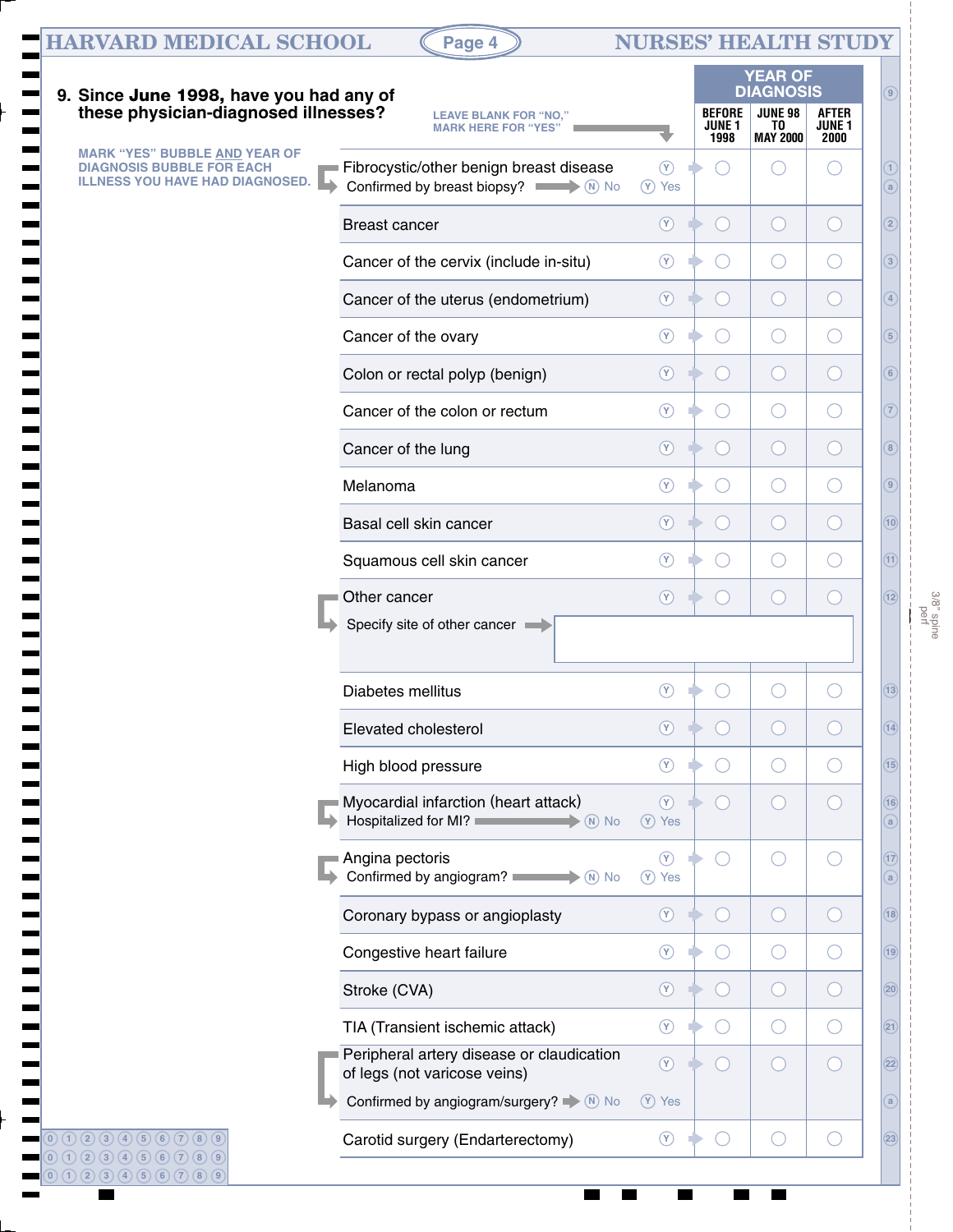# **HARVARD MEDICAL SCHOOL (Page 5) NURSES' HEALTH STUDY**

**0 1 2 3 4 5 6 7 8 9**

 $\blacksquare$ 

3/8" spine perf

**29**

**28**

**24**

⊫

**25**

**26**

**27**

**30**

**31**

**32**

**33**

**34**

**35**

**36**

**37**

**38**

**39**

**40**

**41**

**42**

**43**

**44**

**45**

**46**

**47**

 $\overline{\phantom{a}}$ 

| 9. (Continued)                                                               |                                                          |                                                            |                |                                        | <b>YEAR OF</b><br><b>DIAGNOSIS</b>          |                                               |
|------------------------------------------------------------------------------|----------------------------------------------------------|------------------------------------------------------------|----------------|----------------------------------------|---------------------------------------------|-----------------------------------------------|
| Since June 1998, have you had any of<br>these physician-diagnosed illnesses? |                                                          | <b>LEAVE BLANK FOR "NO,"</b><br><b>MARK HERE FOR "YES"</b> |                | <b>BEFORE</b><br><b>JUNE 1</b><br>1998 | <b>JUNE 98</b><br>TO<br><b>MAY 2000</b>     | <b>AFTER</b><br>JUNE <sub>1</sub><br>2000     |
| <b>MARK "YES" BUBBLE AND YEAR OF</b><br><b>DIAGNOSIS BUBBLE FOR EACH</b>     | Pulmonary embolus                                        |                                                            | $^{\circledR}$ | $($ )                                  | $\left(\begin{array}{c} \end{array}\right)$ | $\left( \quad \right)$                        |
| <b>ILLNESS YOU HAVE HAD DIAGNOSED.</b>                                       | Periodontal bone loss                                    | $\circledcirc$                                             | $(\ )$         | O                                      | ○                                           |                                               |
|                                                                              | Osteoporosis                                             |                                                            | $\circledcirc$ | $(\ )$                                 | $\left(\right)$                             | $\left( \begin{array}{c} \end{array} \right)$ |
|                                                                              | Vertebral fracture, X-ray confirmed                      |                                                            | $^{\circledR}$ | $(\ )$                                 | O                                           | ( )                                           |
|                                                                              | Hip replacement                                          |                                                            | $\circledcirc$ | $\left( \quad \right)$                 | $\left(\right)$                             | $\left( \begin{array}{c} \end{array} \right)$ |
|                                                                              | Fractures:                                               | <b>Wrist or Colles' Fracture</b>                           | $\odot$        | $(\ )$                                 | O                                           | $\left(\begin{array}{c} \end{array}\right)$   |
|                                                                              |                                                          | <b>Hip fracture</b>                                        | $\circledcirc$ | $(\ )$                                 | $\left(\right)$                             | $\left( \quad \right)$                        |
|                                                                              | Gastric or duodenal ulcer                                |                                                            | $\circledcirc$ | $(\ )$                                 | O                                           | $\left(\begin{array}{c} \end{array}\right)$   |
|                                                                              | Cholecystectomy                                          |                                                            | $\circledcirc$ | $(\ )$<br>D                            | $\left(\right)$                             | $\left( \quad \right)$                        |
|                                                                              | Glaucoma                                                 |                                                            | $\circledcirc$ | $(\ )$                                 | O                                           | $\left(\begin{array}{c} \end{array}\right)$   |
|                                                                              | Macular degeneration of retina                           |                                                            | $\circledcirc$ | $(\ )$                                 | $\left(\right)$                             | $\left( \quad \right)$                        |
|                                                                              | Cataract-1st Diagnosis (Dx)                              |                                                            | $\circledcirc$ | $(\ )$                                 | O                                           | $\left(\begin{array}{c} \end{array}\right)$   |
|                                                                              | Cataract extraction                                      |                                                            | $\circledcirc$ | $(\ )$<br>m                            | $\left(\right)$                             | $\left( \quad \right)$                        |
|                                                                              | Asthma, Doctor diagnosed                                 |                                                            | $\circledcirc$ | ( )                                    | O                                           | $\left(\begin{array}{c} \end{array}\right)$   |
|                                                                              |                                                          | Emphysema or Chronic bronchitis, Dr. Dx                    | $\circledcirc$ | $\left( \quad \right)$                 | $\left(\begin{array}{c} \end{array}\right)$ | $\left(\begin{array}{c} \end{array}\right)$   |
|                                                                              | A.L.S. (Amyotrophic Lateral Sclerosis)                   |                                                            | $\circledcirc$ | ( )                                    | O                                           | 0                                             |
|                                                                              | Parkinson's Disease                                      |                                                            | $^{\circledR}$ |                                        |                                             |                                               |
|                                                                              | Diverticulitis/diverticulosis                            |                                                            | $\circledcirc$ |                                        | $\left(\begin{array}{c} \end{array}\right)$ |                                               |
|                                                                              | Ulcerative colitis/Crohn's                               |                                                            | $\circledcirc$ |                                        | $\left(\cdot\right)$                        | С.                                            |
|                                                                              | Kidney stones                                            |                                                            | $\circledcirc$ |                                        | $\left(\begin{array}{c} \end{array}\right)$ | ( )                                           |
|                                                                              | Interstitial Cystitis (Dx by cystoscopy)                 |                                                            | $\circledcirc$ |                                        | $\left(\cdot\right)$                        | 0                                             |
|                                                                              | Pernicious Anemia/B12 deficiency                         |                                                            | $\circledcirc$ | $( \ )$                                | $\left(\begin{array}{c} \end{array}\right)$ | $(\ )$                                        |
|                                                                              | Active TB (X-ray or culture Dx)                          |                                                            | $\circledcirc$ |                                        | $\left(\right)$                             | $\overline{\phantom{a}}$                      |
|                                                                              | Other major illness or surgery since<br><b>June 1998</b> |                                                            | $\circledcirc$ | $($ )                                  | $\left(\begin{array}{c} \end{array}\right)$ | $(\ )$                                        |
|                                                                              | Please specify:                                          |                                                            |                | Date:                                  |                                             |                                               |
|                                                                              |                                                          |                                                            |                |                                        |                                             |                                               |
| $(0)$ (1) (2) (3) (4) (5) (6) (7) (8) (9)<br>0(1203456786789)                |                                                          |                                                            |                |                                        |                                             |                                               |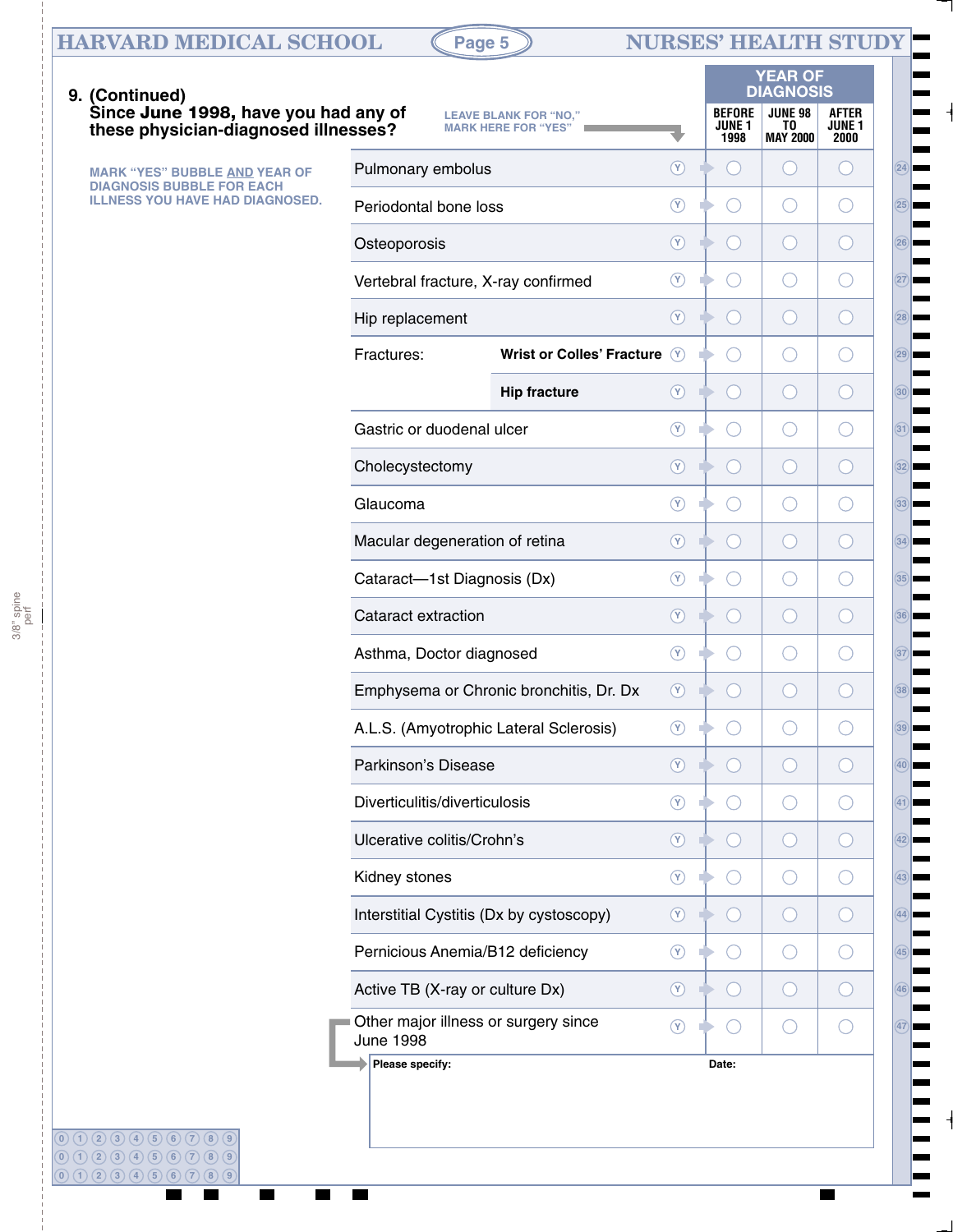| <b>HARVARD MEDICAL SCHOOL</b> |  |
|-------------------------------|--|
|                               |  |

# $($ Page 6  $)$  **NURSES' HEALTH STUDY**

|                                                                          |             |                                    |                                                       | <b>LEAVE BLANK FOR "NO."</b><br><b>MARK HERE FOR "YES"</b>                    |                |                              | 1996<br>or<br>Before | 1997-<br>1998               | 1999              | 2000   | 2001 |
|--------------------------------------------------------------------------|-------------|------------------------------------|-------------------------------------------------------|-------------------------------------------------------------------------------|----------------|------------------------------|----------------------|-----------------------------|-------------------|--------|------|
| <b>MARK "YES" BUBBLE AND YEAR OF</b><br><b>DIAGNOSIS BUBBLE FOR EACH</b> |             |                                    | Multiple sclerosis                                    |                                                                               |                | $\circledcirc$               |                      | O                           | O                 | O      |      |
| <b>ILLNESS YOU HAVE HAD DIAGNOSED.</b>                                   |             |                                    | Shingles                                              |                                                                               |                | $\circledcirc$               |                      | 0                           | Œ                 | $(\ )$ |      |
|                                                                          |             |                                    |                                                       | Increased eye pressure<br>in either eye (over 25mm/Hg)                        |                | $\circledcirc$               |                      | 0                           | $\left(\ \right)$ | O      |      |
|                                                                          |             |                                    | Depression, Dr. Dx                                    |                                                                               |                | $\circledcirc$               |                      | 0                           | $\bigcirc$        | Œ      |      |
|                                                                          |             |                                    | SLE (systemic lupus)                                  |                                                                               |                | $\circledcirc$               |                      | 0                           | $\left(\ \right)$ | O      |      |
|                                                                          |             |                                    | Osteoarthritis                                        |                                                                               |                | $\circledcirc$               |                      | 0                           | $(\ )$            | $(\ )$ |      |
|                                                                          |             |                                    |                                                       | <b>Bheumatoid arthritis, Dr. Dx</b>                                           |                | $\circledcirc$               |                      |                             | ()                | $(\ )$ |      |
|                                                                          |             |                                    |                                                       | Rheumatoid factor O Negative/unknown                                          |                |                              | ◯ Positive           |                             |                   |        |      |
|                                                                          |             |                                    |                                                       |                                                                               |                |                              |                      |                             |                   |        |      |
| 11. In the past two years have you had:<br>(If yes, mark all that apply) |             |                                    |                                                       |                                                                               | No             | Yes, for<br><b>Screening</b> |                      | Yes, for<br><b>Symptoms</b> |                   |        |      |
|                                                                          |             |                                    | A physical exam?                                      |                                                                               | $\circledR$    | $\circledcirc$               |                      | $\circledcirc$              |                   |        |      |
|                                                                          |             |                                    | Exam by eye doctor?                                   |                                                                               | $\circledR$    | $\circledcirc$               |                      | $\circledcirc$              |                   |        |      |
|                                                                          |             |                                    |                                                       | Bimanual pelvic exam?                                                         | $\circledR$    | $\circledcirc$               |                      | $\circledcirc$              |                   |        |      |
|                                                                          |             |                                    |                                                       | Breast exam by clinician?                                                     | $\circledR$    | $\circledcirc$               |                      | $\circledcirc$              |                   |        |      |
|                                                                          |             |                                    | Mammogram?                                            |                                                                               | $\circ$        | $\circledcirc$               |                      | $\circledcirc$              |                   |        |      |
|                                                                          |             |                                    | Fasting blood sugar                                   |                                                                               | (N)            | $\circledcirc$               |                      | $\circled{r}$               |                   |        |      |
|                                                                          |             |                                    | 12. How many teeth have you lost since 1996?          |                                                                               |                |                              |                      |                             |                   |        |      |
| $\bigcirc$ None                                                          | $\bigcap$ 1 | $\bigcirc$ 2                       | $\bigcirc$ 3                                          | $\bigcirc$ 4                                                                  | $\bigcirc$ 5-9 | $\bigcirc$ 10+               |                      |                             |                   |        |      |
|                                                                          |             |                                    |                                                       | 13. How many of your teeth have ever had root canal therapy?                  |                |                              |                      |                             |                   |        |      |
| $\bigcirc$ None                                                          | ( ) 1       | $\bigcirc$ 2                       | $\bigcirc$ 3                                          | $\bigcirc$ 4                                                                  | $\bigcirc$ 5-9 | $\bigcirc$ 10+               |                      |                             |                   |        |      |
|                                                                          |             |                                    |                                                       | 14. Have you ever had physician-diagnosed atrial fibrillation?                |                |                              |                      |                             |                   |        |      |
| $\bigcirc$ Yes $\blacktriangleright$                                     |             | a) Year of First Diagnosis         |                                                       |                                                                               |                |                              |                      |                             |                   |        |      |
| <b>No</b><br>$^{(+)}$                                                    |             | $\bigcirc$ Before 1986             | $\bigcirc$ 1986-1992                                  | $\bigcirc$ 1993-1996                                                          |                | $\bigcirc$ 1997+             |                      |                             |                   |        |      |
|                                                                          |             |                                    |                                                       | b) Which of the following best describes your pattern of atrial fibrillation? |                |                              |                      |                             |                   |        |      |
|                                                                          | (Mark one)  |                                    |                                                       |                                                                               |                |                              |                      |                             |                   |        |      |
|                                                                          |             | $\bigcirc$ Single resolved episode | $\bigcirc$ Recurrent episodes that end spontaneously  |                                                                               |                |                              |                      |                             |                   |        |      |
|                                                                          |             |                                    | $\bigcirc$ Recurrent episodes terminated by treatment |                                                                               |                |                              |                      |                             |                   |        |      |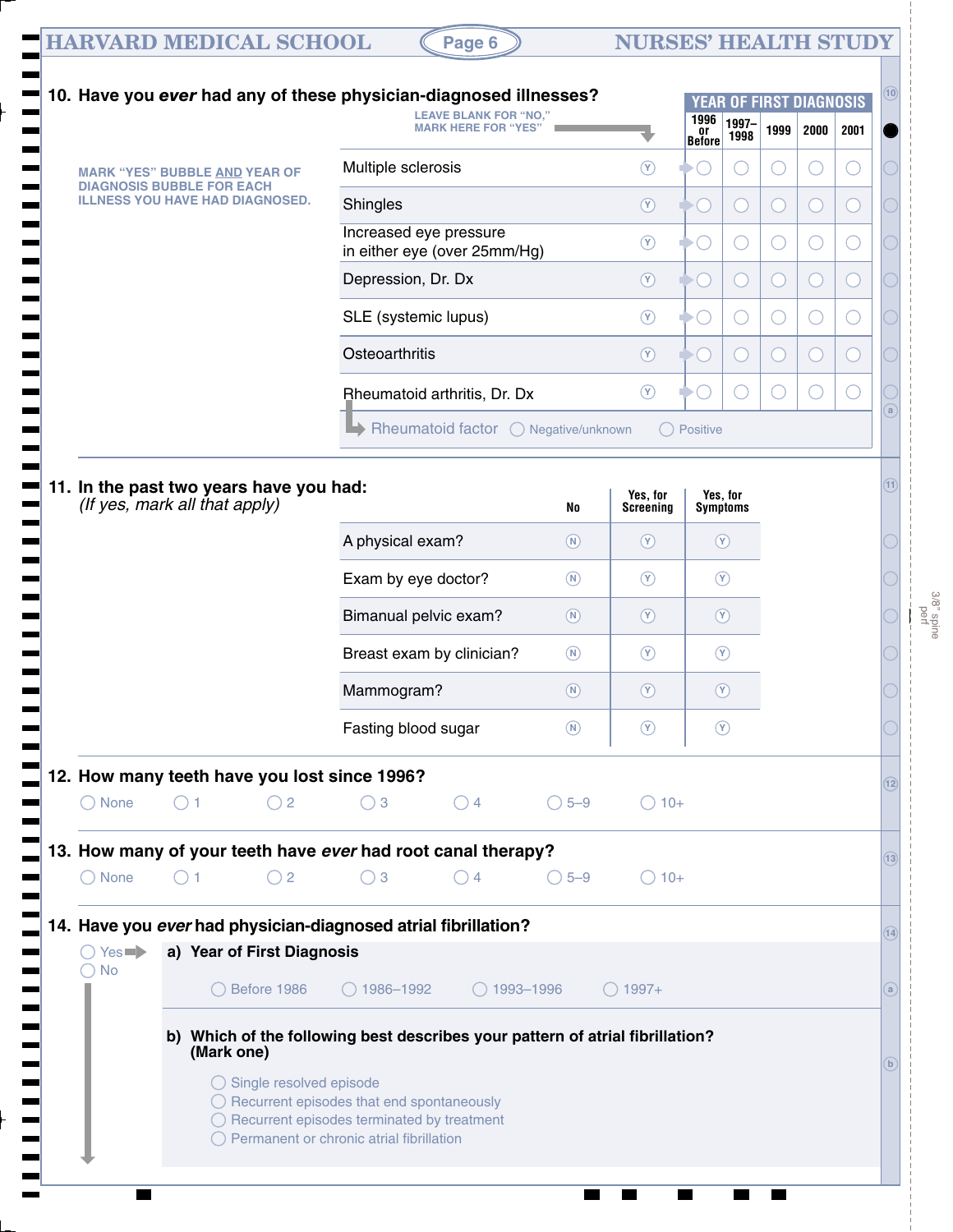### **HARVARD MEDICAL SCHOOL (Page 7) NURSES' HEALTH STUDY**

3/8" spine perf

**15**

**O**

⊫

**B**

E

**C**

┝

**P**

**L**

**16**

**G**

**M**

**a**



| elatives had                                                                                | <b>Relative's Age at First Diagnosis</b> |               |                                                |       |                |  |  |  |  |  |
|---------------------------------------------------------------------------------------------|------------------------------------------|---------------|------------------------------------------------|-------|----------------|--|--|--|--|--|
|                                                                                             | <b>Before</b>                            | <b>Age 50</b> | (Do not count half siblings.)<br><b>Age 60</b> | Age   | Age            |  |  |  |  |  |
| <b>Ovarian Cancer?</b>                                                                      | <b>Age 50</b>                            | to 59         | to 69                                          | $70+$ | <b>Unknown</b> |  |  |  |  |  |
| $\bigcirc$ No<br>Mother $(\tilde{Y})$                                                       | $\rightarrow$                            | ( )           |                                                |       | $(\ )$         |  |  |  |  |  |
| Sister $\circledcirc$                                                                       | $\blacktriangleright$ .                  |               |                                                |       | ۰              |  |  |  |  |  |
| <b>Breast Cancer?</b><br>$\bigcirc$ No Mother $\widehat{Y}$                                 | $\rightarrow$                            |               |                                                |       | 8              |  |  |  |  |  |
| One Sister $\circledcirc$                                                                   | $\rightarrow$                            | $($ )         |                                                |       | €              |  |  |  |  |  |
| Additional Sister $\mathcal{V}$                                                             | $\blacktriangleright$ .                  | $($ )         |                                                |       | O              |  |  |  |  |  |
| Daughter $\circledcirc$                                                                     | $\blacktriangleright$ .                  | ( )           |                                                |       | O              |  |  |  |  |  |
| <b>Colon or Rectal Cancer?</b><br>O<br><b>Parent <math>\circledcirc</math></b><br><b>No</b> | $\bullet$ .                              |               |                                                |       | ◯              |  |  |  |  |  |
| One Sibling $\circledcirc$                                                                  | ∙                                        |               |                                                |       | $\bigcap$      |  |  |  |  |  |
| Additional Sibling V                                                                        | $\rightarrow$ ( )                        | ( )           |                                                |       | €              |  |  |  |  |  |
| <b>Pancreatic Cancer?</b><br>$\bigcirc$ No Parent $\circ$                                   | $\rightarrow$                            |               |                                                |       | 8              |  |  |  |  |  |
| Sibling $\circledcirc$                                                                      | $\bullet$ .                              |               |                                                |       | 8              |  |  |  |  |  |
| <b>Lung Cancer?</b><br>$\bigcirc$ No Parent $\bigcirc$ $\rightarrow$ $\bigcirc$             |                                          |               |                                                |       |                |  |  |  |  |  |
| Sibling $\circledcirc$                                                                      | ∙                                        |               |                                                |       | ۰              |  |  |  |  |  |
| Melanoma?<br>$\bigcirc$ No Parent $\bigcirc$ $\blacktriangleright$ $\bigcirc$               |                                          |               |                                                |       |                |  |  |  |  |  |
| Sibling $\circledcirc$                                                                      | ◆                                        |               |                                                |       |                |  |  |  |  |  |
| Offspring $\circledcirc$                                                                    |                                          |               |                                                |       |                |  |  |  |  |  |
| Glaucoma?<br>Parent $\circledcirc$<br><b>No</b>                                             |                                          |               |                                                |       |                |  |  |  |  |  |
| Sibling $\circledcirc$                                                                      | ₽                                        |               |                                                |       |                |  |  |  |  |  |



No Yes **Why did you have the colonoscopy or sigmoidoscopy?** *(Mark all that apply.)*  Bleeding in stool Abdominal pain  $\bigcirc$  Family history of colon cancer Diarrhea or constipation ◯ Positive test for occult fecal blood  $\bigcirc$  Barium enema  $\bigcirc$  Routine or follow-up screening (no symptoms) **Please Continue on Page 8**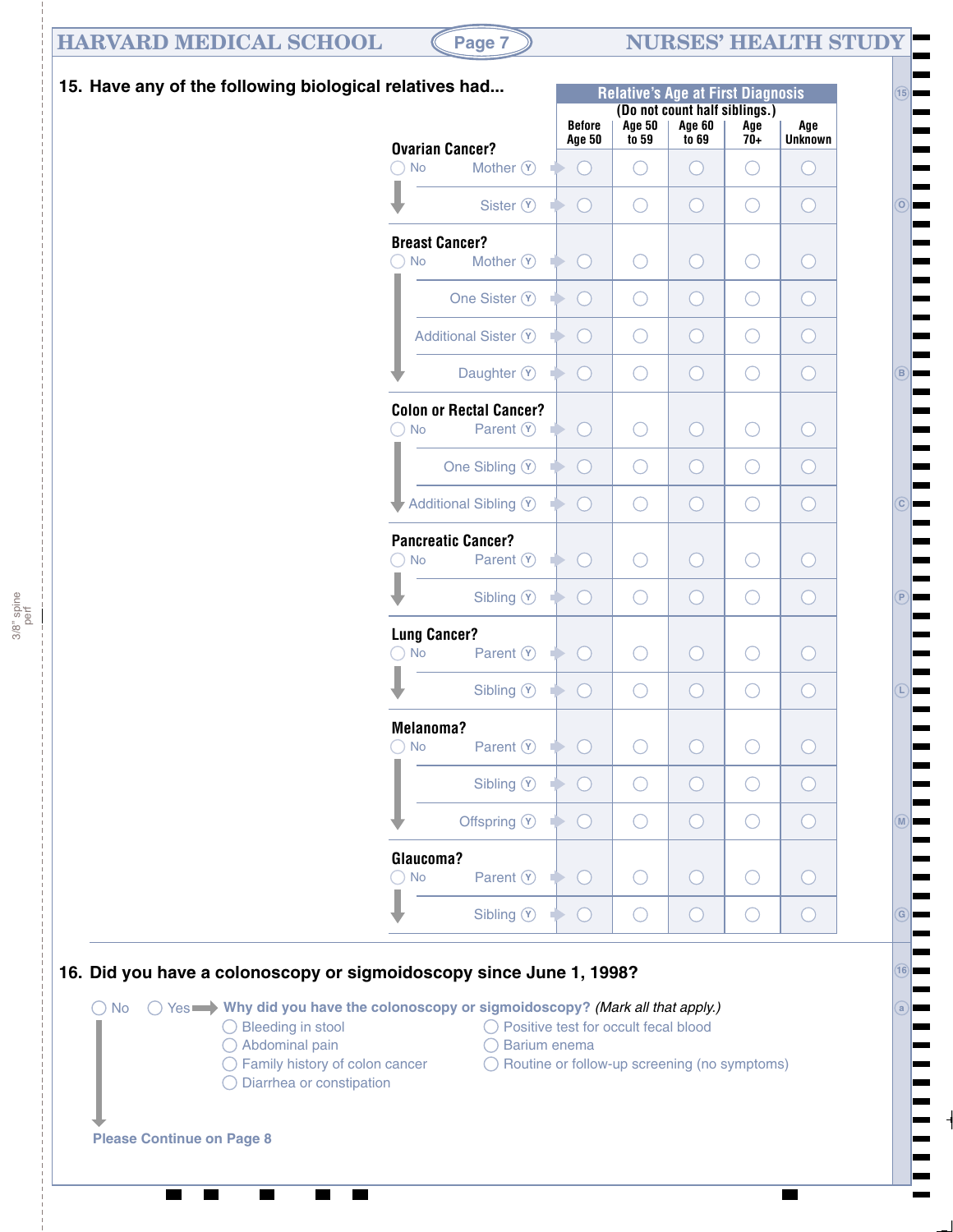|     | within 5 years                                                                                                                           |                                                                                                                                                                                                       |                     | 220-239                          |                                                                        | $\bigcirc$ 240-269      | $\bigcirc$ 270–299                                                    |                          | $300 - 329$               |                                             | $\bigcirc$ 330+ mg/dl |                                                                   |              |
|-----|------------------------------------------------------------------------------------------------------------------------------------------|-------------------------------------------------------------------------------------------------------------------------------------------------------------------------------------------------------|---------------------|----------------------------------|------------------------------------------------------------------------|-------------------------|-----------------------------------------------------------------------|--------------------------|---------------------------|---------------------------------------------|-----------------------|-------------------------------------------------------------------|--------------|
|     | 18. How often do you have difficulty holding your urine until you can get to a toilet?<br>$\bigcirc$ Never                               | $\bigcirc$ Hardly ever                                                                                                                                                                                |                     | $\bigcirc$ Some of the time      |                                                                        |                         | Most of the time                                                      |                          |                           | All of the time                             |                       |                                                                   | (18)         |
|     | 19. During the last 12 months, how often have you leaked or lost control of your urine?                                                  |                                                                                                                                                                                                       |                     |                                  |                                                                        |                         |                                                                       |                          |                           |                                             |                       |                                                                   | (19)         |
|     | ( ) Never                                                                                                                                | $\bigcirc$ Less than once/month<br>a) When you lose your urine, how much usually leaks?<br>$\bigcirc$ A few drops $\bigcirc$ Enough to wet your underwear $\bigcirc$ Enough to wet your outerclothing |                     |                                  |                                                                        |                         | $\bigcirc$ Once/month $\bigcirc$ 2-3 times/month                      |                          | ◯ About once/week         |                                             |                       | $\bigcirc$ Almost every day<br>$\bigcirc$ Enough to wet the floor | a            |
| 20. | Do you currently smoke cigarettes?<br>$\bigcirc$ Yes $\longrightarrow$ How many/day? $\bigcirc$ 1-4<br>$\bigcirc$ No                     |                                                                                                                                                                                                       |                     |                                  | $\bigcirc$ 5-14                                                        |                         | $() 15 - 24$                                                          | $25 - 34$                | $\bigcirc$ 35-44          |                                             | $\bigcirc$ 45+        |                                                                   | (20)         |
|     | 21. What is your normal walking pace outdoors?<br>$\bigcirc$ Slow (less than 2 mph)<br>$\bigcirc$ Very brisk, striding (4 mph or faster) |                                                                                                                                                                                                       |                     |                                  | $\bigcirc$ Normal, average (2 to 2.9 mph)<br>$\bigcirc$ Unable to walk |                         |                                                                       |                          | Brisk pace (3 to 3.9 mph) |                                             |                       |                                                                   |              |
|     | 22. How many flights of stairs (not steps) do you climb daily?<br>$\bigcirc$ No flights                                                  | $\bigcirc$ 1-2 flights                                                                                                                                                                                |                     | $\bigcirc$ 3-4 flights           |                                                                        | $\bigcirc$ 5-9 flights  |                                                                       |                          | $\bigcirc$ 10-14 flights  |                                             |                       | 15 or more flights                                                | (22)         |
|     | 23. a. During the last month, how often did you have pain or discomfort in or around the knee(s)?<br>$\bigcirc$ Never<br>п               |                                                                                                                                                                                                       | Less than once/week |                                  |                                                                        | $\bigcirc$ One day/week |                                                                       | $\bigcirc$ 2–6 days/week |                           | Daily                                       |                       |                                                                   | (23)<br>a    |
|     |                                                                                                                                          | b. During the last year, did you have any knee pain or knee discomfort                                                                                                                                |                     |                                  | when doing any of the following?                                       |                         | Never                                                                 | Some-<br>times           | <b>Usually</b>            | Always                                      | Can't<br>do at all    |                                                                   | $\mathbf{b}$ |
|     |                                                                                                                                          |                                                                                                                                                                                                       |                     | Walking 2 to 3 blocks (1/4 mile) |                                                                        |                         | $\left( \quad \right)$                                                | $\left( \quad \right)$   | $($ )                     | $\left(\begin{array}{c} \end{array}\right)$ | $\sqrt{2}$            |                                                                   |              |
|     |                                                                                                                                          |                                                                                                                                                                                                       |                     | Bending your knee or squatting   |                                                                        |                         | $(\ )$                                                                | O                        | $\left(\right)$           | $\bigcirc$                                  |                       |                                                                   |              |
|     |                                                                                                                                          |                                                                                                                                                                                                       |                     |                                  | Getting up from chair without using your arms                          |                         | (                                                                     | $\bigcirc$               | $($ )                     | $\bigcirc$                                  |                       |                                                                   |              |
|     | 24. Have you ever noticed pain, stiffness, enlargement or swelling of the joints nearest to<br>your fingernails?<br>$\bigcirc$ Yes       | $\bigcirc$ No                                                                                                                                                                                         |                     |                                  |                                                                        |                         |                                                                       |                          |                           |                                             |                       |                                                                   | (24)         |
|     |                                                                                                                                          |                                                                                                                                                                                                       |                     |                                  |                                                                        |                         | 25. Number of times you have fallen to the ground in the past 1 year: |                          |                           |                                             |                       |                                                                   | (25)         |

3/8" spine

Ţ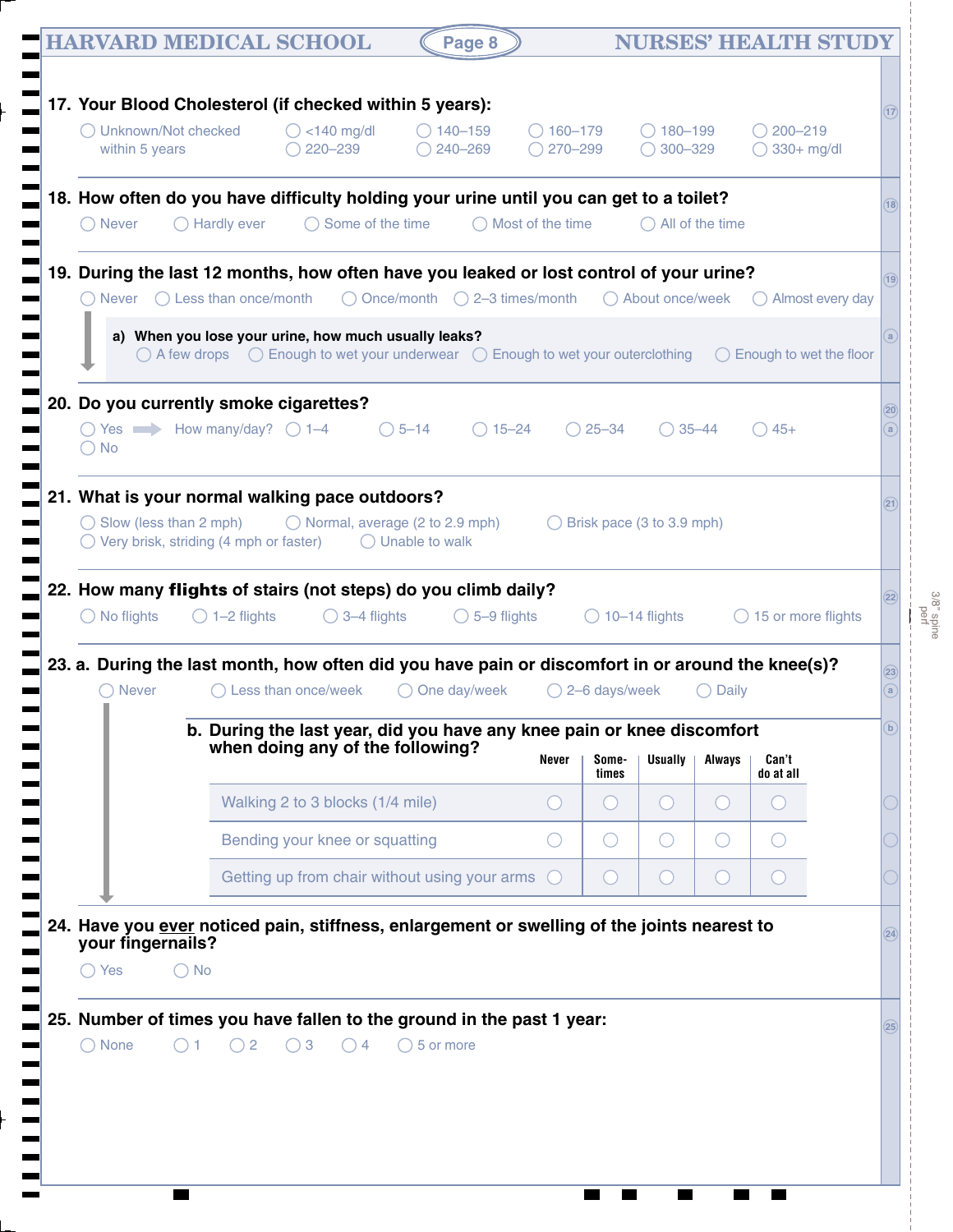### **HARVARD MEDICAL SCHOOL (Page 9) NURSES' HEALTH STUDY**

**26**

#### **26. Regular Medication** *(mark if used regularly in past 2 years)*

#### **Analgesics**

|                                            | Acetaminophen (e.g., Tylenol)              |                |                                         |                                                               |  |         |                          |           |               |  |  |  |
|--------------------------------------------|--------------------------------------------|----------------|-----------------------------------------|---------------------------------------------------------------|--|---------|--------------------------|-----------|---------------|--|--|--|
|                                            | Days per week:<br>Tablets per week:        |                |                                         |                                                               |  |         |                          |           |               |  |  |  |
|                                            |                                            | $\bigcirc$ 2-3 | () 4–5                                  | $6+$ davs<br>$\left( \begin{array}{c} 1 \end{array} \right)$  |  | $1 - 2$ | $\bigcirc$ 3-5           | $() 6-14$ | $15+$ tablets |  |  |  |
|                                            | "Baby" or low dose aspirin                 |                |                                         |                                                               |  |         |                          |           |               |  |  |  |
| Days per week:<br><b>Tablets per week:</b> |                                            |                |                                         |                                                               |  |         |                          |           |               |  |  |  |
|                                            |                                            | $\bigcirc$ 2-3 | $\bigcirc$ 4-5                          | $6+$ davs<br>(                                                |  | $1 - 2$ | $\bigcirc$ 3-5           | $6 - 14$  | $15+$ tablets |  |  |  |
|                                            |                                            |                |                                         | Aspirin or aspirin-containing products (325mg/tablet or more) |  |         |                          |           |               |  |  |  |
|                                            |                                            | Days per week: |                                         |                                                               |  |         | <b>Tablets per week:</b> |           |               |  |  |  |
|                                            |                                            | $() 2 - 3$     | $() 4-5$                                | $6+$ davs<br>$($ )                                            |  | $1 - 2$ | $\bigcirc$ 3-5           | $6 - 14$  | $15+$ tablets |  |  |  |
|                                            |                                            |                | Ibuprofen (e.g., Advil, Motrin, Nuprin) |                                                               |  |         |                          |           |               |  |  |  |
|                                            | Days per week:<br><b>Tablets per week:</b> |                |                                         |                                                               |  |         |                          |           |               |  |  |  |
|                                            |                                            | $2 - 3$        | $4 - 5$                                 | $6+$ days                                                     |  | $1 - 2$ | $3 - 5$                  | $6 - 14$  | $15+$ tablets |  |  |  |
|                                            |                                            |                |                                         |                                                               |  |         |                          |           |               |  |  |  |
|                                            |                                            |                |                                         |                                                               |  |         |                          |           |               |  |  |  |

◯ Celebrex or Vioxx (COX-2 inhibitors)

Other anti-inflammatory analgesics, 2+ times/week (e.g., Aleve, Naprosyn, Relafen, Ketoprofen, Anaprox)

#### **Other regular medication**

| Thiazide diuretic                                                                                                          | Lasix                  |                      | Cimetidine (Tagamet)                                       |                              |         |  |  |  |
|----------------------------------------------------------------------------------------------------------------------------|------------------------|----------------------|------------------------------------------------------------|------------------------------|---------|--|--|--|
| Calcium blocker (e.g., Calan, Procardia, Cardizem)                                                                         |                        | Prilosec or Prevacid |                                                            |                              |         |  |  |  |
| Beta-blocker (e.g., Inderal, Lopressor, Tenormin, Corgard)                                                                 |                        |                      | Other H2 blocker (e.g., Zantac, Pepcid)                    |                              |         |  |  |  |
| ACE Inhibitors (e.g., Capoten, Vasotec, Zestril)                                                                           |                        | <b>Insulin</b>       |                                                            | Oral hypoglycemic medication |         |  |  |  |
| Other antihypertensive (e.g., Aldomet, Apresoline)                                                                         |                        | Prozac               | Zoloft                                                     | Paxil                        | Celexa  |  |  |  |
| Steroids taken orally (e.g., Prednisone, Decadron, Medrol)                                                                 |                        |                      | Other antidepressants (e.g., Elavil, Tofranil, Pamelor)    |                              |         |  |  |  |
| Inhaled steroids                                                                                                           | Inhaled bronchodilator |                      | Minor tranquilizers (e.g., Valium, Xanax, Ativan, Librium) |                              |         |  |  |  |
| Digoxin                                                                                                                    | Antiarrhythmic         |                      | Meridia (sibutramine)                                      | Phentermine                  | Xenical |  |  |  |
| Coumadin                                                                                                                   |                        |                      | Other regular medication (no need to specify)              |                              |         |  |  |  |
| "Statin" cholesterol-lowering drugs [e.g., Mevacor (lovastatin),<br>Pravachol (pravastatin), Zocor (simvastatin), Lipitor] |                        |                      | No regular medication                                      |                              |         |  |  |  |
| <b>Number of years used:</b>                                                                                               |                        |                      |                                                            |                              |         |  |  |  |
| $\bigcirc$ 3–5 yrs<br>$0 - 2$ yrs                                                                                          | $()$ 6+ $Vrs$          |                      |                                                            |                              |         |  |  |  |
| Other cholesterol-lowering drug                                                                                            |                        |                      |                                                            |                              |         |  |  |  |
|                                                                                                                            |                        |                      |                                                            |                              |         |  |  |  |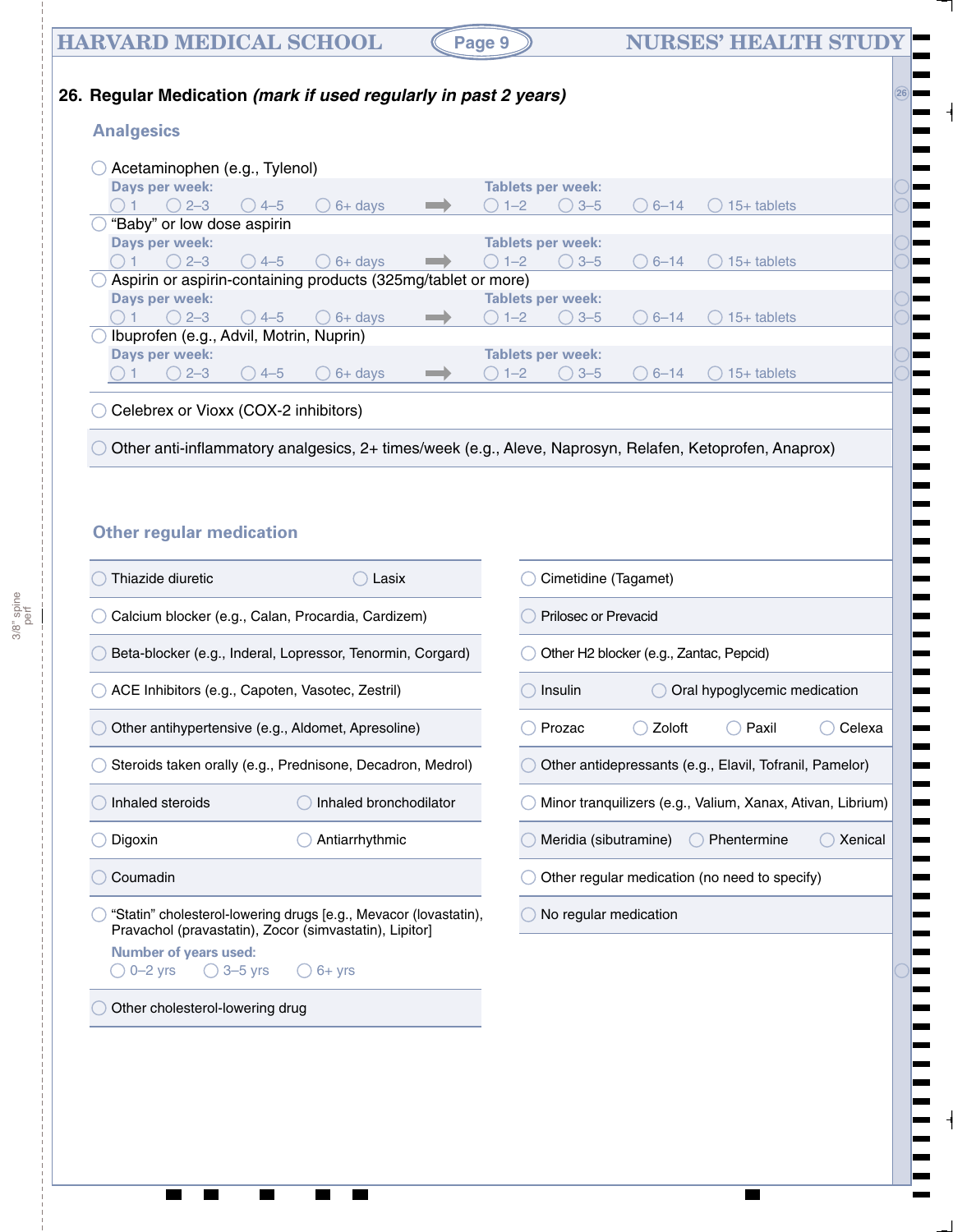| <b>HARVARD MEDICAL SCHOOL</b><br>Page 10                                                                                                                                                                                                               |                                                     |                                                              |                   | <b>NURSES' HEALTH STUDY</b> |           |                                                                                     |             |                   |               |                |  |
|--------------------------------------------------------------------------------------------------------------------------------------------------------------------------------------------------------------------------------------------------------|-----------------------------------------------------|--------------------------------------------------------------|-------------------|-----------------------------|-----------|-------------------------------------------------------------------------------------|-------------|-------------------|---------------|----------------|--|
| 27. In a typical week during the past year, on how many days did you consume an alcoholic<br>beverage of any type?                                                                                                                                     |                                                     |                                                              |                   |                             |           |                                                                                     |             |                   |               |                |  |
| $\bigcirc$ 3 days<br>$\bigcirc$ No days<br>$\bigcirc$ 1 day<br>$\bigcirc$ 2 days                                                                                                                                                                       | $\bigcirc$ 4 days                                   |                                                              | $\bigcirc$ 5 days |                             |           | $\bigcirc$ 6 days                                                                   |             | $\bigcirc$ 7 days |               |                |  |
|                                                                                                                                                                                                                                                        |                                                     |                                                              |                   |                             |           |                                                                                     |             |                   |               |                |  |
| 28. In a typical month during the past year, what was the largest number of drinks of beer,<br>wine and/or liquor you may have had in one day?                                                                                                         |                                                     |                                                              |                   |                             |           |                                                                                     |             |                   |               |                |  |
| $\bigcap$ None<br>$\bigcirc$ 1-2<br>$\bigcirc$ 3-5<br>$\bigcirc$ 6-9                                                                                                                                                                                   | $\bigcirc$ 10-14                                    |                                                              |                   | $\bigcirc$ 15 or more       |           |                                                                                     |             |                   |               |                |  |
| 29. What is your current work status? (Mark all that apply)                                                                                                                                                                                            |                                                     |                                                              |                   |                             |           |                                                                                     |             |                   |               |                |  |
| $\bigcirc$ Retired<br>$\bigcirc$ Full-time non-nursing employment<br>$\bigcirc$ Part-time non-nursing employment<br>$\bigcirc$ Homemaker                                                                                                               |                                                     | $\bigcirc$ Nursing full-time<br>$\bigcirc$ Nursing part-time |                   |                             |           |                                                                                     |             |                   |               |                |  |
| 30. What is your current marital status?                                                                                                                                                                                                               |                                                     |                                                              |                   |                             |           |                                                                                     |             |                   |               |                |  |
| ◯ Widowed<br>$\bigcirc$ Married<br>◯ Divorced<br>$\bigcirc$ Separated                                                                                                                                                                                  |                                                     |                                                              |                   | $\bigcap$ Never married     |           |                                                                                     |             |                   |               |                |  |
| 31. Your living arrangement:                                                                                                                                                                                                                           |                                                     |                                                              |                   |                             |           |                                                                                     |             |                   |               |                |  |
| $\bigcirc$ Alone<br>$\bigcirc$ With spouse or partner<br>With other family                                                                                                                                                                             |                                                     |                                                              |                   | $\bigcirc$ Nursing home     |           |                                                                                     | ◯ Other     |                   |               |                |  |
|                                                                                                                                                                                                                                                        |                                                     |                                                              |                   |                             |           |                                                                                     |             |                   |               |                |  |
|                                                                                                                                                                                                                                                        |                                                     |                                                              |                   |                             |           |                                                                                     |             |                   |               |                |  |
|                                                                                                                                                                                                                                                        |                                                     |                                                              |                   |                             |           |                                                                                     |             |                   |               |                |  |
| ○ Yes ▶ a) Total number of units received in your lifetime?<br>$\bigcirc$ 3-4<br>$\bigcirc$ None<br>$\bigcirc$ 1-2<br>$\bigcirc$ 5-10<br>$\bigcirc$ No                                                                                                 |                                                     | $\bigcirc$ 11 or more                                        |                   |                             |           |                                                                                     |             |                   |               |                |  |
| b) Your age at transfusion(s)? (Mark all that apply)<br>$\bigcirc$ Before age 30<br>$\bigcirc$ 30-39<br>$\bigcirc$ 40–49                                                                                                                               |                                                     | $\bigcirc$ 50-59                                             |                   | $\bigcirc$ 60–69            |           | $\bigcirc$ 70+                                                                      |             |                   |               |                |  |
|                                                                                                                                                                                                                                                        |                                                     |                                                              |                   |                             |           |                                                                                     |             |                   |               |                |  |
| time PER WEEK spent at each of the following<br>recreational activities?                                                                                                                                                                               |                                                     |                                                              |                   |                             |           | <b>TIME PER WEEK</b><br>  1-4   5-19   20-59   One   1-1.5   2-3   4-6   7-10   11+ |             |                   |               |                |  |
| Walking for exercise or walking to work                                                                                                                                                                                                                | <b>Zero</b><br>C                                    | Min.                                                         | Min.              | Min.<br>$(\ )$              | Hour<br>Œ | Hrs.<br>$(\ )$                                                                      | Hrs.<br>( ) | Hrs.<br>C         | Hrs.<br>(   ) | Hrs.<br>$(\ )$ |  |
| Jogging (slower than 10 minutes/mile)                                                                                                                                                                                                                  | 0                                                   |                                                              |                   | $\left(\cdot\right)$        |           | 0                                                                                   |             |                   |               | С.             |  |
| Running (10 minutes/mile or faster)                                                                                                                                                                                                                    | C                                                   |                                                              |                   | O                           | O         | $\left(\ \right)$                                                                   | ◯           | C                 |               | $(\ )$         |  |
| Bicycling (include stationary machine)                                                                                                                                                                                                                 | O                                                   |                                                              |                   | ( )                         |           | 0                                                                                   |             |                   |               | С.             |  |
| Tennis, squash, racquetball                                                                                                                                                                                                                            | C                                                   |                                                              |                   | O                           | 0         | $\left(\ \right)$                                                                   | $(\ )$      | C                 |               | $(\quad)$      |  |
| Lap swimming                                                                                                                                                                                                                                           | $\left( \begin{array}{c} \cdot \end{array} \right)$ |                                                              |                   | ( )                         |           | 0                                                                                   |             |                   |               | С.             |  |
| Other aerobic exercise<br>(aerobic dance, ski or stair machine, etc.)                                                                                                                                                                                  | $\overline{C}$                                      |                                                              |                   | $\left(\right)$             | 0         | $\left(\ \right)$                                                                   | $(\ )$      | C                 |               | $(\ )$         |  |
| Lower intensity exercise (yoga, stretching, toning)                                                                                                                                                                                                    | 0                                                   |                                                              |                   | ( )                         |           | 0                                                                                   |             |                   |               | С.             |  |
| Other vigorous activities (e.g., lawn mowing)                                                                                                                                                                                                          | $\bigcirc$                                          |                                                              |                   | $\left(\right)$             | 0         | $\left(\ \right)$                                                                   |             | C                 |               | $(\ )$         |  |
| 32. Have you ever received a blood transfusion? (exclude transfusions of your own blood)<br>33. DURING THE PAST YEAR, what was your average<br>Weight training or resistance exercises<br><b>Arm weights</b><br>(Include free weights or machines such |                                                     |                                                              |                   | ( )                         |           | 0                                                                                   |             |                   |               |                |  |

 $\overline{\phantom{a}}$ 

3/8" spine

**219583–5/5**

219583-5/5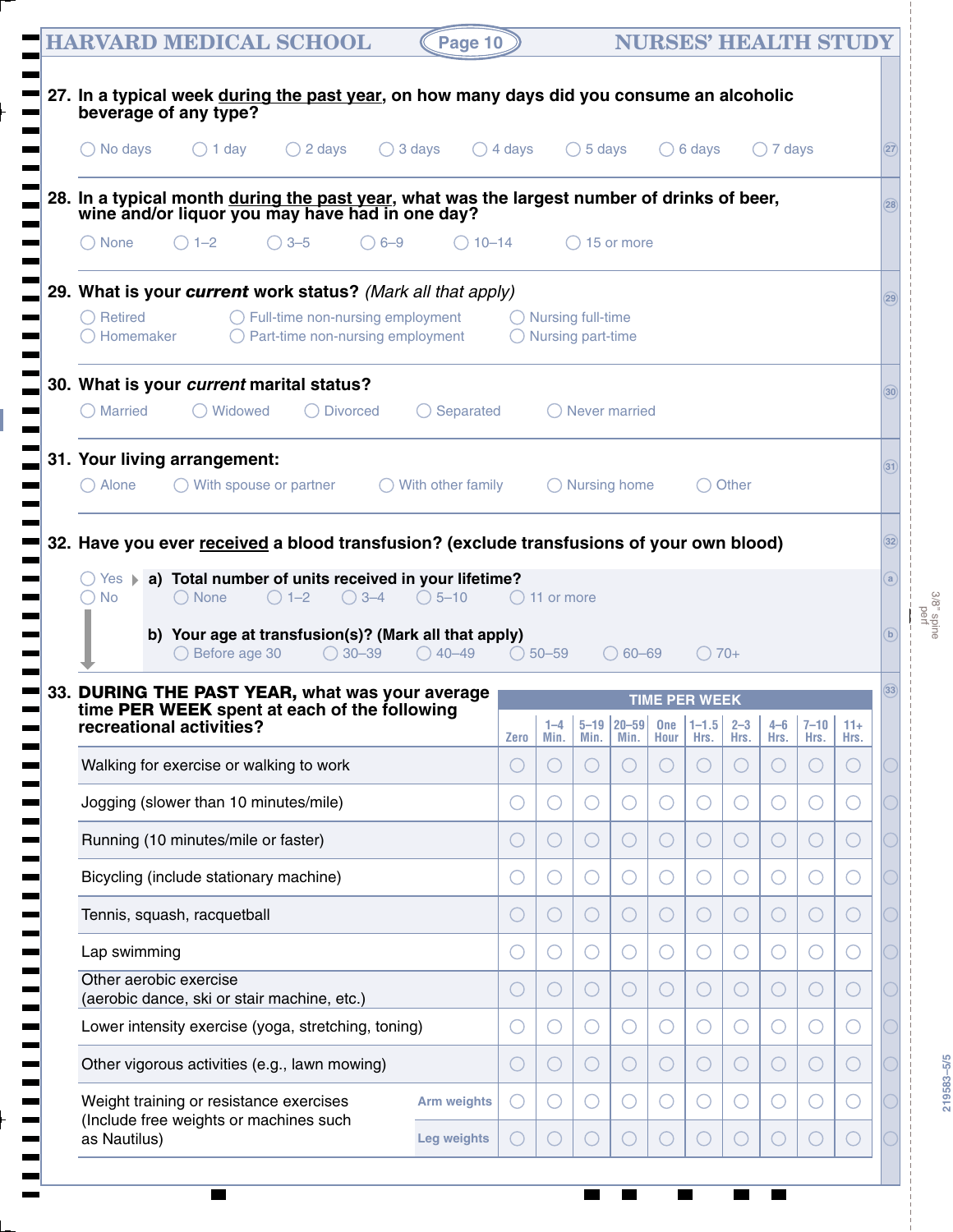#### **HARVARD MEDICAL SCHOOL (Page 11) NURSES' HEALTH STUDY**

3/8" spine

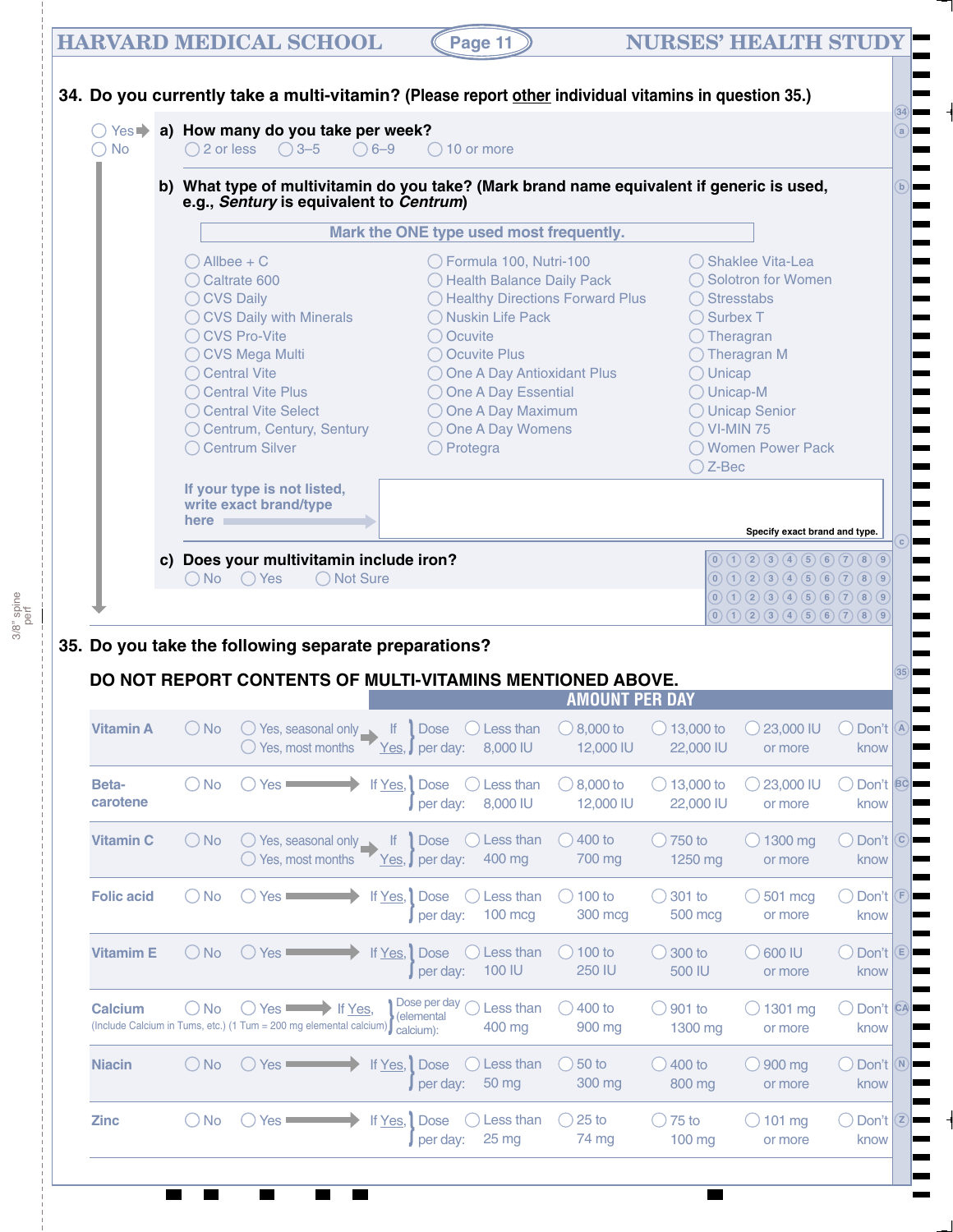#### **HARVARD MEDICAL SCHOOL (Page 12) NURSES' HEALTH STUDY**

### **36. Question 36, which should only be answered if a tape measure is available, asks about body measurements. This information will be more accurate if you follow these suggestions:**

- **Make measurements while standing**
- **Avoid measuring over bulky clothing**
- **If a tape measure is not available, please leave blank.**
- **Try to record answers to the nearest 1/4 inch (do not estimate)**



#### **37. The following items are about activities you might do during a typical day. Does your health now limit you in these activities? If so, how much?**  *(Mark one response on each line.)*

| (iviark one response on each line.)                                                                | <b>Yes, Limited</b><br>A Lot | <b>Yes, Limited</b><br><b>A Little</b> | No, Not<br><b>Limited At All</b> |  |
|----------------------------------------------------------------------------------------------------|------------------------------|----------------------------------------|----------------------------------|--|
| Vigorous activities, such as running, lifting heavy objects, participating<br>in strenuous sports  |                              |                                        |                                  |  |
| Moderate activities, such as moving a table, pushing a vacuum<br>cleaner, bowling, or playing golf |                              |                                        |                                  |  |
| Lifting or carrying groceries                                                                      |                              |                                        |                                  |  |
| Climbing <i>several</i> flights of stairs                                                          |                              |                                        |                                  |  |
| Climbing one flight of stairs                                                                      |                              |                                        |                                  |  |
| Bending, kneeling, or stooping                                                                     |                              |                                        |                                  |  |
| Walking more than a mile                                                                           |                              |                                        |                                  |  |
| Walking several blocks                                                                             |                              |                                        |                                  |  |
| Walking one block                                                                                  |                              |                                        |                                  |  |
| Bathing or dressing yourself                                                                       |                              |                                        |                                  |  |

# **38. Please indicate the name of someone at a** *DIFFERENT PERMANENT ADDRESS* **<sup>38</sup> to whom we might write in the event we are unable to contact you:**

| Name:    |  |  |
|----------|--|--|
| Address: |  |  |
|          |  |  |

**Phone Number:** 

 $\mathbf{I}$ 

**PQ**

**E**

**37**

**W H**

**36**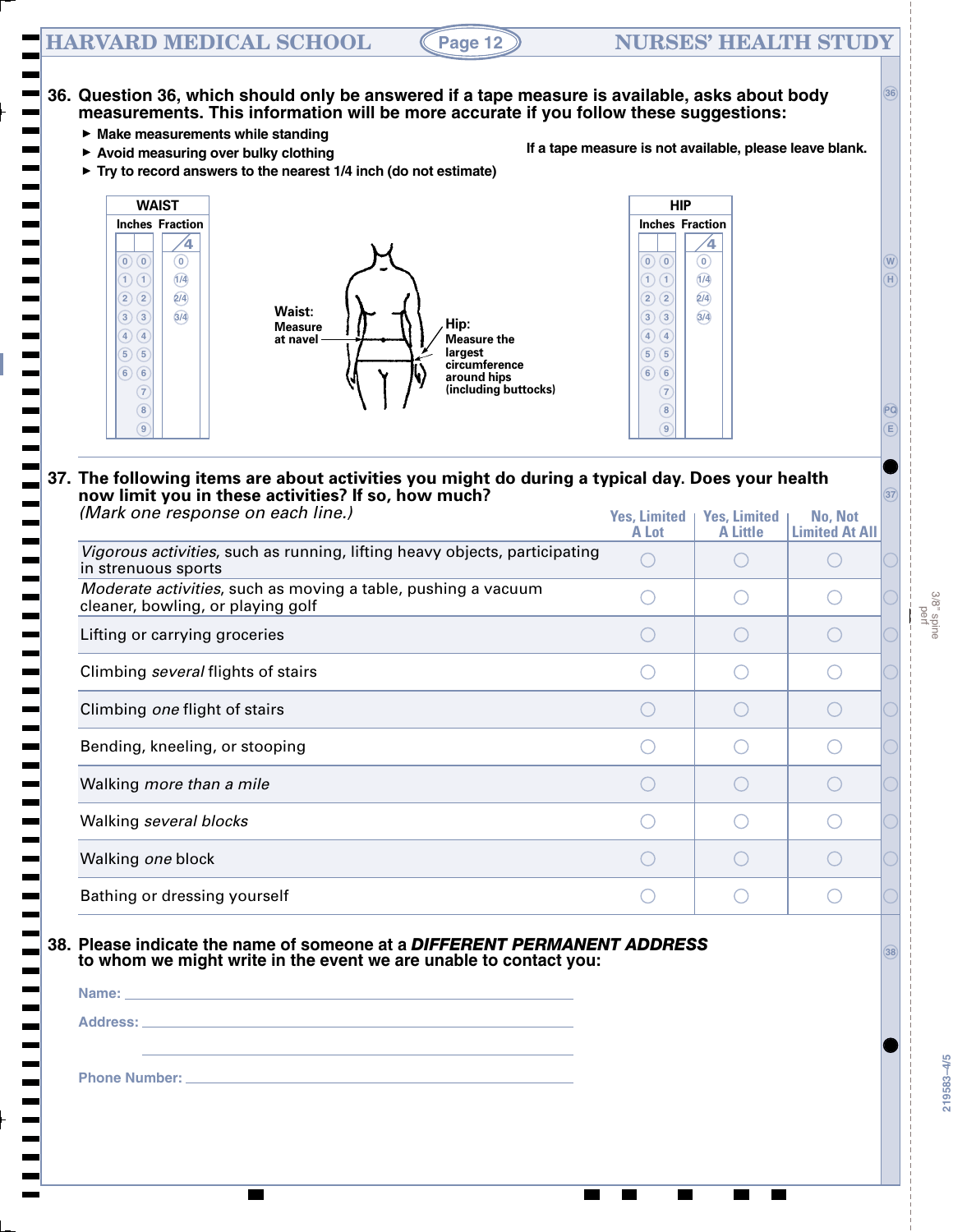# **HARVARD MEDICAL SCHOOL (Page 13) MURSES' HEALTH STUDY**

3/8" spine perf

▖

| (Mark one response on each line.)                                                                                                                                                                                                                                                                                                                                                                                                                                                                   | All<br>of the<br>Time            | <b>Most</b><br>of the<br><b>Time</b> | A Good<br><b>Bit of</b><br>the Time           | <b>Some</b><br>of the<br><b>Time</b>            | <b>A Little</b><br>of the<br><b>Time</b>    | <b>None</b><br>of the<br><b>Time</b>          |
|-----------------------------------------------------------------------------------------------------------------------------------------------------------------------------------------------------------------------------------------------------------------------------------------------------------------------------------------------------------------------------------------------------------------------------------------------------------------------------------------------------|----------------------------------|--------------------------------------|-----------------------------------------------|-------------------------------------------------|---------------------------------------------|-----------------------------------------------|
| Did you feel full of pep?                                                                                                                                                                                                                                                                                                                                                                                                                                                                           |                                  | ( )                                  | $\left( \begin{array}{c} \end{array} \right)$ | $\left( \begin{array}{c} \end{array} \right)$   | $(\ )$                                      | $\left( \quad \right)$                        |
| Have you been a very nervous person?                                                                                                                                                                                                                                                                                                                                                                                                                                                                | ( )                              | ( )                                  | O                                             | $\left(\begin{array}{c} \end{array}\right)$     | ( )                                         | $\left( \begin{array}{c} \end{array} \right)$ |
| Have you felt so down in the dumps nothing could cheer you up? $\bigcirc$                                                                                                                                                                                                                                                                                                                                                                                                                           |                                  | $\left(\ \right)$                    | O                                             | $\left( \begin{array}{c} \end{array} \right)$   | ( )                                         | $\bigcirc$                                    |
| Have you felt calm and peaceful?                                                                                                                                                                                                                                                                                                                                                                                                                                                                    |                                  | O                                    | O                                             | $\left(\begin{array}{c} \end{array}\right)$     | ( )                                         | ◯                                             |
| Did you have a lot of energy?                                                                                                                                                                                                                                                                                                                                                                                                                                                                       | $(\ )$                           | $\left(\ \right)$                    | O                                             | $\left( \begin{array}{c} \end{array} \right)$   | ( )                                         | $\bigcirc$                                    |
| Have you felt downhearted and blue?                                                                                                                                                                                                                                                                                                                                                                                                                                                                 |                                  | ( )                                  | O                                             | $\left(\begin{array}{c} \end{array}\right)$     | ( )                                         | ◯                                             |
| Did you feel worn out?                                                                                                                                                                                                                                                                                                                                                                                                                                                                              | $(\ )$                           | ( )                                  | O                                             | $\left( \begin{array}{c} \end{array} \right)$   | ( )                                         | $\bigcirc$                                    |
| Have you been a happy person?                                                                                                                                                                                                                                                                                                                                                                                                                                                                       |                                  | ( )                                  | O                                             | $\left(\begin{array}{c} \end{array}\right)$     | ( )                                         | ◯                                             |
| Did you feel tired?                                                                                                                                                                                                                                                                                                                                                                                                                                                                                 | $(\ )$                           | ( )                                  | O                                             | $\left( \begin{array}{c} \end{array} \right)$   | ( )                                         | $\bigcirc$                                    |
| Have you felt hopeless about the future?                                                                                                                                                                                                                                                                                                                                                                                                                                                            |                                  | ( )                                  | O                                             | $\left(\begin{array}{c} \end{array}\right)$     | ∩                                           | ◯                                             |
| Have you thought about or wanted to commit suicide?                                                                                                                                                                                                                                                                                                                                                                                                                                                 | $(\ )$                           | $(\ )$                               | O                                             | $\left(\begin{array}{c} \end{array}\right)$     | ○                                           | O                                             |
| Have you felt no interest in things?                                                                                                                                                                                                                                                                                                                                                                                                                                                                |                                  | ( )                                  | O                                             | $\left( \begin{array}{c} 1 \end{array} \right)$ | ( )                                         | ◯                                             |
| Did you have difficulty falling asleep or staying asleep?                                                                                                                                                                                                                                                                                                                                                                                                                                           | $(\ )$                           | $(\ )$                               | ○                                             | $(\ )$                                          |                                             | O                                             |
| 40. During the past 4 weeks, how much of the time has your physical health or emotional<br>problems interfered with your social activities (like visiting with friends, relatives, etc.)?<br>$\bigcirc$ All of the time $\bigcirc$ Most of the time $\bigcirc$ Some of the time $\bigcirc$ A little of the time $\bigcirc$ None of the time<br>41. Please choose the answer that best describes how true or false each of the following<br>statements is for you. (Mark one response on each line.) | <b>Definitely</b><br><b>True</b> | <b>Mostly</b><br><b>True</b>         | <b>Not</b><br><b>Sure</b>                     | <b>False</b>                                    | <b>Mostly Definitely</b><br><b>False</b>    |                                               |
|                                                                                                                                                                                                                                                                                                                                                                                                                                                                                                     | $(\ )$                           | ◯                                    | $\bigcirc$                                    | $( \ )$                                         | $\bigcirc$                                  |                                               |
| Over the past 4 weeks, I have felt about the same as<br>I have felt during the past year                                                                                                                                                                                                                                                                                                                                                                                                            |                                  | O                                    | O                                             | ( )                                             | $(\ )$                                      |                                               |
| I seem to get sick a little easier than other people                                                                                                                                                                                                                                                                                                                                                                                                                                                | ( )                              |                                      | $\bigcirc$                                    | $\bigcirc$                                      | $\left(\begin{array}{c} \end{array}\right)$ |                                               |
|                                                                                                                                                                                                                                                                                                                                                                                                                                                                                                     | O                                | O                                    |                                               |                                                 |                                             |                                               |
| I am as healthy as anybody I know<br>I expect my health to get worse                                                                                                                                                                                                                                                                                                                                                                                                                                | ◯                                | O                                    | O                                             | ( )                                             | $(\ )$                                      |                                               |

 $\blacksquare$ 

 $\blacksquare$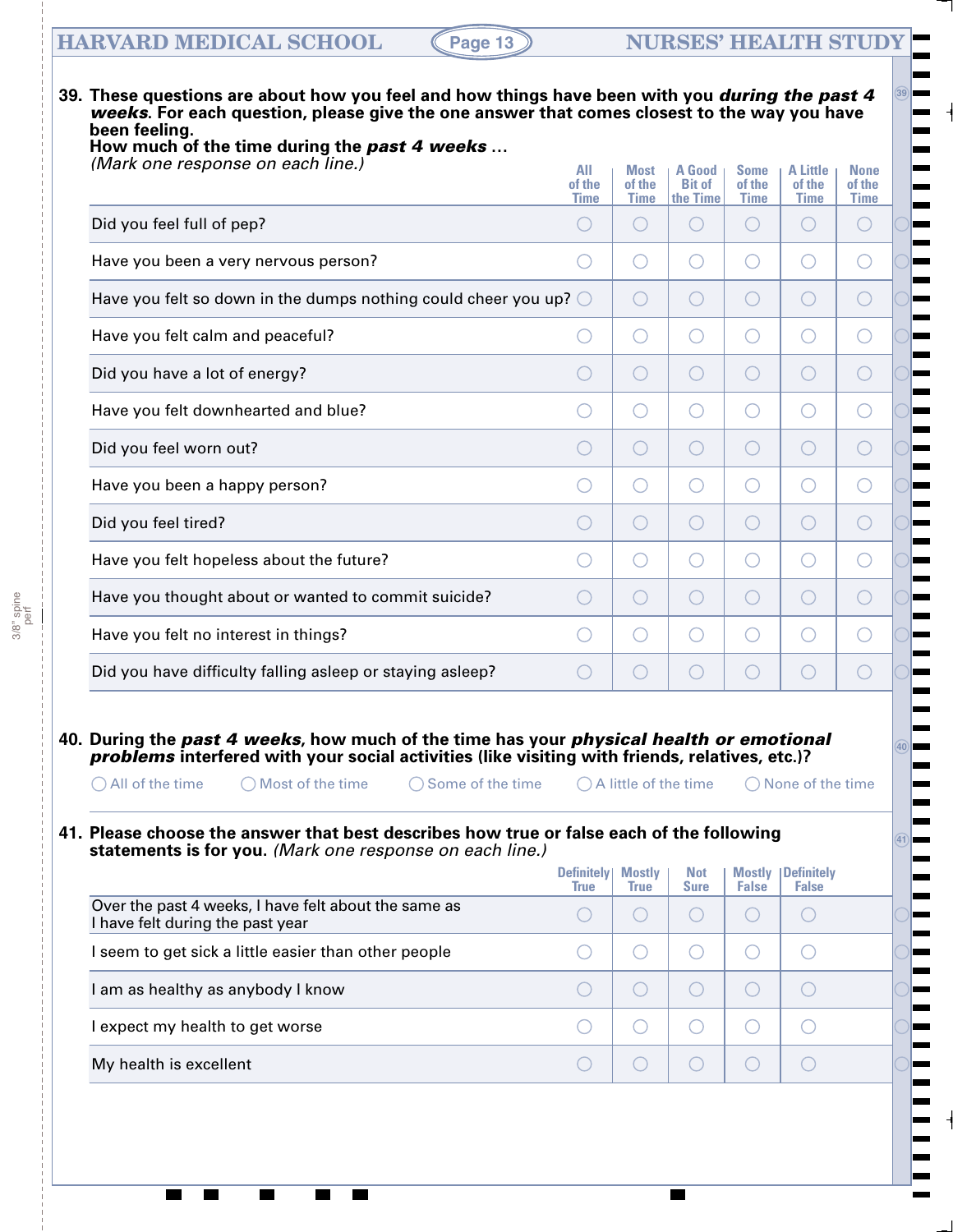|     |                       |  |                                 |                                                              |                         |                 |                  |                                                             |                                                                      |                           | 42. During the past 4 weeks, have you had any of the following problems with your work or other        |               |                             |                      | (42)               |
|-----|-----------------------|--|---------------------------------|--------------------------------------------------------------|-------------------------|-----------------|------------------|-------------------------------------------------------------|----------------------------------------------------------------------|---------------------------|--------------------------------------------------------------------------------------------------------|---------------|-----------------------------|----------------------|--------------------|
|     |                       |  |                                 | anxious)? (Mark one response on each line.)                  |                         |                 |                  |                                                             |                                                                      |                           | regular daily activities as a result of any <i>emotional problems</i> (such as feeling depressed or    |               |                             |                      |                    |
|     |                       |  |                                 |                                                              |                         |                 |                  |                                                             | a) Cut down the amount of time you spent on work or other activities |                           | $\bigcirc$ Yes                                                                                         | $\bigcirc$ No |                             |                      | a                  |
|     |                       |  |                                 | b) Accomplished less than you would like                     |                         |                 |                  |                                                             |                                                                      |                           | $\bigcirc$ Yes                                                                                         | $\bigcirc$ No |                             |                      | $\mathbf{b}$       |
|     |                       |  |                                 |                                                              |                         |                 |                  | c) Didn't do work or other activities as carefully as usual |                                                                      |                           | $\bigcirc$ Yes                                                                                         | $\bigcirc$ No |                             |                      | $\mathbf{c}$       |
|     |                       |  |                                 |                                                              |                         |                 |                  |                                                             |                                                                      |                           | 43. During the past 4 weeks, to what extent has your physical health or emotional problems             |               |                             |                      |                    |
|     |                       |  |                                 |                                                              |                         |                 |                  |                                                             |                                                                      |                           | interfered with your normal social activities with family, friends, neighbors, or groups?              |               |                             |                      | (43)               |
|     | $\bigcirc$ Not at all |  |                                 | $\bigcirc$ Slightly                                          |                         | ◯ Moderately    |                  | $\bigcirc$ Quite a bit                                      |                                                                      | $\bigcirc$ Extremely      |                                                                                                        |               |                             |                      |                    |
|     |                       |  |                                 |                                                              |                         |                 |                  |                                                             | 44. How much bodily pain have you had during the past 4 weeks?       |                           |                                                                                                        |               |                             |                      | (44)               |
|     | $\bigcirc$ None       |  |                                 | $\bigcirc$ Very mild                                         | $\bigcirc$ Mild         |                 |                  | ◯ Moderate                                                  | $\bigcirc$ Severe                                                    |                           | $\bigcirc$ Very severe                                                                                 |               |                             |                      |                    |
|     |                       |  |                                 |                                                              |                         |                 |                  |                                                             |                                                                      |                           | 45. During the past 4 weeks, how much did bodily pain interfere with your normal work                  |               |                             |                      | (45)               |
|     |                       |  |                                 |                                                              |                         |                 |                  | (including both work outside the home and housework)?       |                                                                      |                           |                                                                                                        |               |                             |                      |                    |
|     | ( ) Not at all        |  |                                 | $\bigcirc$ A little bit                                      |                         |                 |                  | ○ Moderately ○ Quite a bit                                  |                                                                      | $\bigcirc$ Extremely      |                                                                                                        |               |                             |                      |                    |
| 46. |                       |  |                                 |                                                              |                         |                 |                  |                                                             |                                                                      |                           | During the past 4 weeks, have you had any of the following problems with your work or other            |               |                             |                      |                    |
|     |                       |  |                                 |                                                              |                         |                 |                  |                                                             |                                                                      |                           | regular daily activities as a result of your <i>physical health?</i> (Mark one response on each line.) |               |                             |                      |                    |
|     |                       |  |                                 |                                                              |                         |                 |                  |                                                             | a) Cut down the amount of time you spent on work or other activities |                           | $\bigcirc$ Yes                                                                                         | $\bigcirc$ No |                             |                      | a                  |
|     |                       |  |                                 | b) Accomplished less than you would like                     |                         |                 |                  |                                                             |                                                                      |                           | $\bigcirc$ Yes                                                                                         | $\bigcirc$ No |                             |                      | $\mathbf{b}$       |
|     |                       |  |                                 |                                                              |                         |                 |                  |                                                             |                                                                      |                           |                                                                                                        |               |                             |                      |                    |
|     |                       |  |                                 |                                                              |                         |                 |                  | c) Were limited in the kind of work or other activities     |                                                                      |                           | $\bigcirc$ Yes                                                                                         | $\bigcirc$ No |                             |                      | $\mathbf{c}$       |
|     |                       |  |                                 | (for example, it took extra effort)                          |                         |                 |                  | d) Had difficulty performing the work or other activities   |                                                                      |                           | $\bigcirc$ Yes                                                                                         | $\bigcirc$ No |                             |                      | $\left[ d \right]$ |
|     |                       |  |                                 |                                                              |                         |                 |                  |                                                             |                                                                      |                           |                                                                                                        |               |                             |                      |                    |
|     | $\bigcirc$ Excellent  |  |                                 | 47. In general, would you say your health is:<br>◯ Very Good |                         | $\bigcirc$ Good |                  | $\bigcirc$ Fair                                             | $\bigcap$ Poor                                                       |                           |                                                                                                        |               |                             |                      | (47)               |
|     |                       |  |                                 |                                                              |                         |                 |                  |                                                             |                                                                      |                           |                                                                                                        |               |                             |                      |                    |
|     |                       |  | $\bigcap$ More than once a week |                                                              |                         | ◯ Once a week   |                  | 48. How often do you go to religious meetings or services?  | $\bigcirc$ 1 to 3 times per month                                    |                           |                                                                                                        |               |                             |                      | (48)               |
|     |                       |  |                                 | $\bigcirc$ Less than once per month                          |                         |                 |                  | $\bigcirc$ Never or almost never                            |                                                                      |                           |                                                                                                        |               |                             |                      |                    |
|     |                       |  |                                 |                                                              |                         |                 |                  |                                                             |                                                                      |                           | 49. How many hours each week do you participate in any groups such as social or work group,            |               |                             |                      |                    |
|     |                       |  |                                 |                                                              |                         |                 |                  |                                                             |                                                                      |                           | church-connected group, self-help group, charity, public service or community group?                   |               |                             |                      | (49)               |
|     | $\bigcap$ None        |  | $\bigcirc$ 1 to 2 hours         |                                                              | $\bigcirc$ 3 to 5 hours |                 |                  | $\bigcirc$ 6 to 10 hours                                    |                                                                      | $\bigcirc$ 11 to 15 hours |                                                                                                        |               | $\bigcirc$ 16 or more hours |                      |                    |
|     |                       |  |                                 | 50. How many living children do you have?                    |                         |                 |                  |                                                             |                                                                      |                           |                                                                                                        |               |                             |                      | $\left(a\right)$   |
|     |                       |  |                                 |                                                              |                         |                 | <b>Daughters</b> | $\bigcirc$ None                                             | ()1                                                                  | $\bigcirc$ 2              | $\bigcirc$ 3                                                                                           | ()4           |                             | $\bigcirc$ 5 or more |                    |

 $\overline{\phantom{0}}$ 

 $\blacksquare$ 

 $\blacksquare$ 

 $\blacksquare$ 

 $\overline{\phantom{0}}$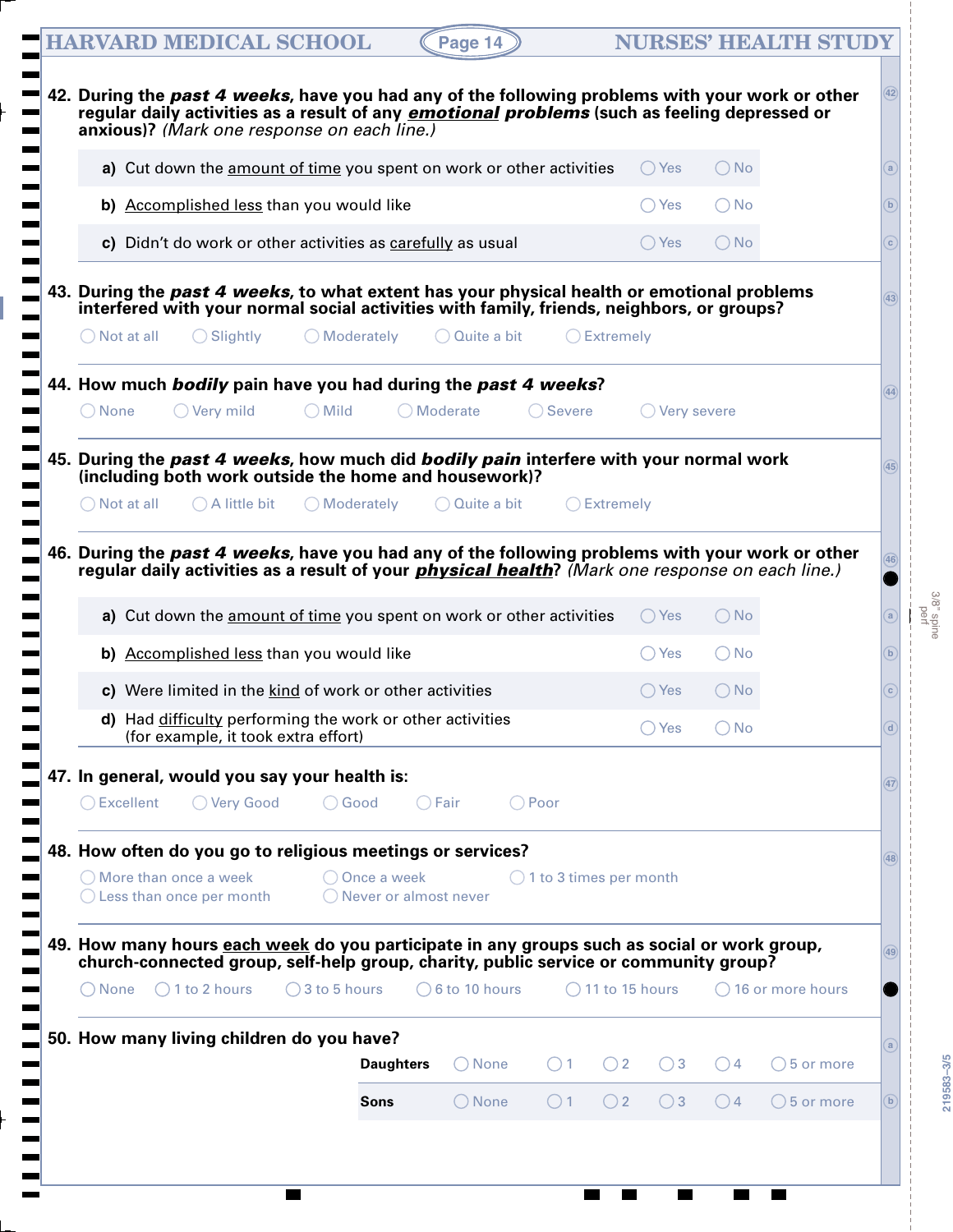| <b>HARVARD MEDICAL SCHOOL</b><br>Page 15                                                                                                          | <b>NURSES' HEALTH STUD</b>        |
|---------------------------------------------------------------------------------------------------------------------------------------------------|-----------------------------------|
| 51. How many of your children do you see at least once a month?                                                                                   |                                   |
| $\bigcirc$ 3 $\bigcirc$ 4 $\bigcirc$ 5 or more<br>$\bigcirc$ None<br>$\bigcirc$ 2<br>()1                                                          |                                   |
| 52. Apart from your children, how many relatives do you have with whom you feel close?                                                            |                                   |
| $\bigcirc$ 3 to 5<br>$\bigcirc$ 6 to 9<br>$\bigcirc$ None<br>$\bigcirc$ 1 to 2<br>$\bigcirc$ 10 or more                                           |                                   |
| 53. Apart from your children, how many close relatives do you see at least once a month?                                                          |                                   |
| $\bigcirc$ None<br>$\bigcirc$ 3 to 5<br>$\bigcirc$ 6 to 9<br>$\bigcirc$ 1 to 2<br>$\bigcirc$ 10 or more                                           |                                   |
| 54. How many close friends do you have?                                                                                                           |                                   |
| $\bigcirc$ None<br>$\bigcirc$ 1 to 2<br>$\bigcirc$ 3 to 5<br>$\bigcirc$ 6 to 9<br>$( ) 10$ or more                                                |                                   |
| 55. How many of these friends do you see at least once a month?                                                                                   |                                   |
| $\bigcirc$ None<br>$\bigcirc$ 1 to 2<br>$\bigcirc$ 3 to 5<br>$\bigcirc$ 6 to 9<br>$\bigcirc$ 10 or more                                           |                                   |
| 56. Is there any one special person you know that you feel very close to; someone you feel you can<br>share confidences and feelings with?        |                                   |
| $\bigcirc$ Yes $\longrightarrow$ a) How often do you see or talk with this person?                                                                |                                   |
| $\bigcirc$ Daily $\bigcirc$ Weekly $\bigcirc$ Monthly $\bigcirc$ Several times/year $\bigcirc$ Once/year or less<br>$\bigcirc$ No                 |                                   |
| 57. Can you count on anyone to provide you with emotional support (talking over problems or<br>helping you make a difficult decision)?            |                                   |
| $\bigcirc$ A little of the time $\bigcirc$ Some of the time $\bigcirc$ Most of the time $\bigcirc$ All of the time<br>$\bigcirc$ None of the time |                                   |
| 58. How many people can you count on to provide you with emotional support?                                                                       |                                   |
| $\bigcirc$ None<br>$\bigcirc$ Two<br>$\bigcirc$ One<br>Three or more                                                                              |                                   |
| 59. Have you been employed within the past 2 years?                                                                                               |                                   |
| $\bigcirc$ Yes $\blacktriangleright$ To what extent would you agree or disagree with the following statement?<br>$\bigcirc$ No                    |                                   |
| My job security is good<br>◯ Strongly Disagree<br>$\bigcirc$ Strongly Agree<br>$\bigcirc$ Disagree<br>$\bigcirc$ Agree                            | $\bigcirc$ Not currently employed |
| 60. How many total hours of actual sleep do you get in a 24-hr period?                                                                            |                                   |
| $\bigcirc$ 5 hours or less<br>$\bigcirc$ 8 hours<br>$\bigcirc$ 9 hours<br>$\bigcirc$ 10 hours<br>$\bigcirc$ 6 hours<br>$\bigcirc$ 7 hours         | $\bigcirc$ 11+ hours              |
| 61. Do you snore?                                                                                                                                 |                                   |
| $\bigcirc$ Every night<br>$\bigcirc$ A few nights a week<br>$\bigcirc$ Occasionally<br>$\bigcirc$ Most nights<br>○ Almost never                   |                                   |
|                                                                                                                                                   |                                   |
|                                                                                                                                                   |                                   |
|                                                                                                                                                   |                                   |
|                                                                                                                                                   |                                   |
|                                                                                                                                                   |                                   |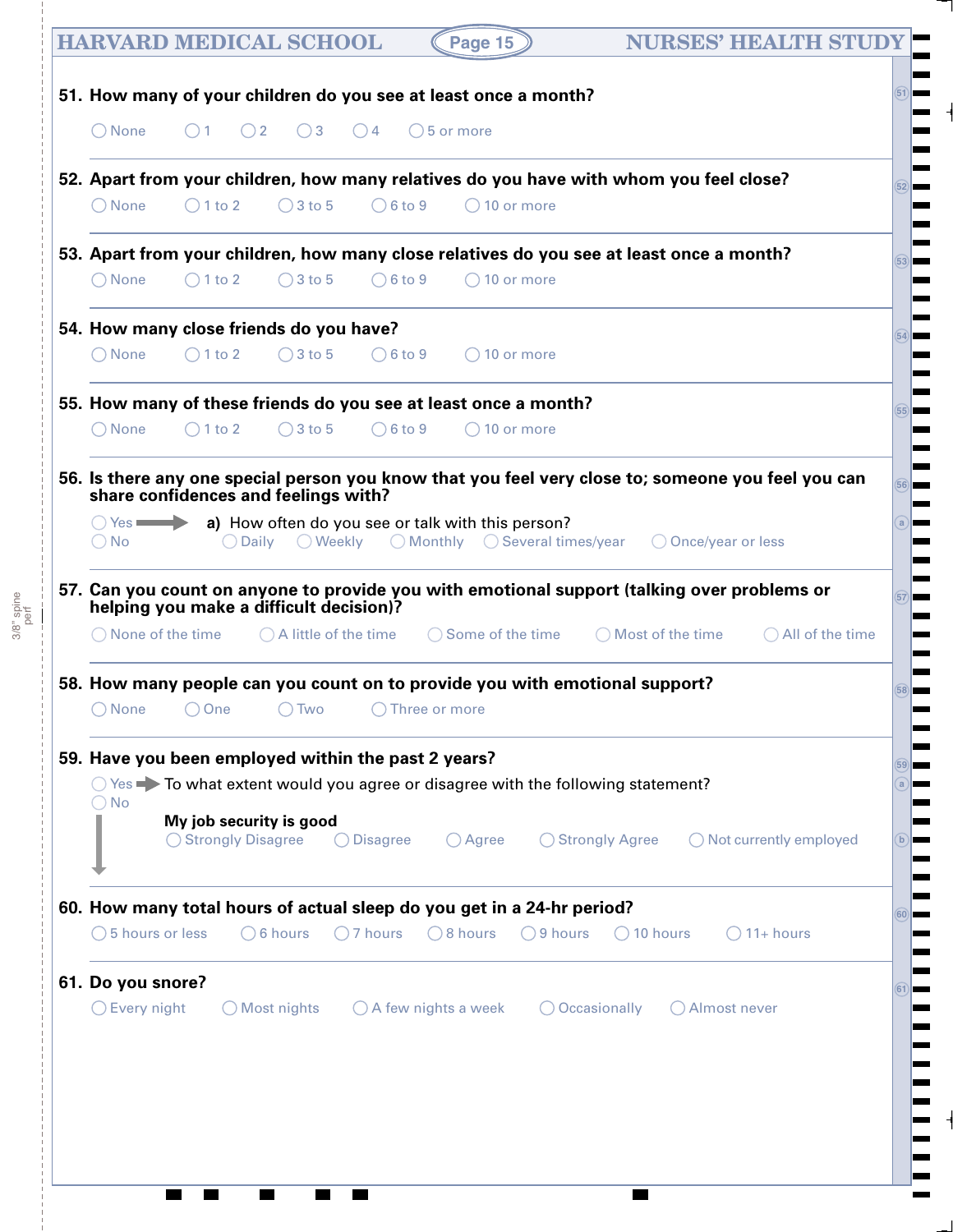# $HARVARD MEDICAL SCHOOL$   $(Page 16)$

**219583–2/5**

219583-2/5

| regular care to any of the following?                                                                                                                                                                                                                                                                                                                                                                                                                                                                                                                                                                                                     |                              |                                                                                                                                                                                                                                                                                                                                                                                                                                                                                                                                                      |                 |                                                                       | <b>HOURS PER WEEK</b> |                        |                      |      |
|-------------------------------------------------------------------------------------------------------------------------------------------------------------------------------------------------------------------------------------------------------------------------------------------------------------------------------------------------------------------------------------------------------------------------------------------------------------------------------------------------------------------------------------------------------------------------------------------------------------------------------------------|------------------------------|------------------------------------------------------------------------------------------------------------------------------------------------------------------------------------------------------------------------------------------------------------------------------------------------------------------------------------------------------------------------------------------------------------------------------------------------------------------------------------------------------------------------------------------------------|-----------------|-----------------------------------------------------------------------|-----------------------|------------------------|----------------------|------|
| (Mark one response on each line. For people<br>to whom you do not provide regular care,                                                                                                                                                                                                                                                                                                                                                                                                                                                                                                                                                   |                              | <b>Zero</b><br>Hrs.                                                                                                                                                                                                                                                                                                                                                                                                                                                                                                                                  | $1 - 8$<br>Hrs. | $9 - 20$<br>Hrs.                                                      | $21 - 35$<br>Hrs.     | $36 - 72$<br>Hrs.      | $73+$<br>Hrs.        |      |
| mark "Zero Hours.")                                                                                                                                                                                                                                                                                                                                                                                                                                                                                                                                                                                                                       | Your children                |                                                                                                                                                                                                                                                                                                                                                                                                                                                                                                                                                      | $\bigcirc$      | $\left( \begin{array}{c} \end{array} \right)$                         | ( )                   | $\left( \quad \right)$ | $\bigcirc$           |      |
|                                                                                                                                                                                                                                                                                                                                                                                                                                                                                                                                                                                                                                           | Grandchildren                |                                                                                                                                                                                                                                                                                                                                                                                                                                                                                                                                                      | ( )             | $\left(\cdot\right)$                                                  |                       | ( )                    | $\left(\cdot\right)$ |      |
|                                                                                                                                                                                                                                                                                                                                                                                                                                                                                                                                                                                                                                           | Disabled or ill spouse       | $\left( \quad \right)$                                                                                                                                                                                                                                                                                                                                                                                                                                                                                                                               | O               | O                                                                     | ◯                     | ◯                      | O                    |      |
|                                                                                                                                                                                                                                                                                                                                                                                                                                                                                                                                                                                                                                           | Disabled or ill parent       | $\left( \begin{array}{c} \end{array} \right)$                                                                                                                                                                                                                                                                                                                                                                                                                                                                                                        | O               | O                                                                     |                       | ( )                    | $(\ )$               |      |
|                                                                                                                                                                                                                                                                                                                                                                                                                                                                                                                                                                                                                                           | Disabled or ill other person | ( )                                                                                                                                                                                                                                                                                                                                                                                                                                                                                                                                                  | ○               | ○                                                                     |                       | $(\ )$                 | ○                    |      |
| 63. How stressful would you say it is to provide care to the individuals mentioned above?                                                                                                                                                                                                                                                                                                                                                                                                                                                                                                                                                 |                              |                                                                                                                                                                                                                                                                                                                                                                                                                                                                                                                                                      |                 |                                                                       |                       |                        |                      |      |
| $\bigcirc$ Not applicable<br>$\bigcap$ Not at all                                                                                                                                                                                                                                                                                                                                                                                                                                                                                                                                                                                         | $\bigcirc$ Just a little bit | $\bigcirc$ Moderately                                                                                                                                                                                                                                                                                                                                                                                                                                                                                                                                |                 | $O$ Extremely                                                         |                       | ◯ Don't know           |                      | 63   |
| 64. How rewarding would you say it is to provide care to the individuals mentioned above?                                                                                                                                                                                                                                                                                                                                                                                                                                                                                                                                                 |                              |                                                                                                                                                                                                                                                                                                                                                                                                                                                                                                                                                      |                 |                                                                       |                       |                        |                      |      |
| $\bigcirc$ Not applicable<br>$\bigcirc$ Not at all                                                                                                                                                                                                                                                                                                                                                                                                                                                                                                                                                                                        | $\bigcirc$ Just a little bit | $\bigcirc$ Moderately                                                                                                                                                                                                                                                                                                                                                                                                                                                                                                                                |                 | $O$ Extremely                                                         |                       | ◯ Don't know           |                      | (64) |
| community.<br>a) Think of this ladder as representing where<br>people stand in the United States.<br>$\blacklozenge$ At the top of the ladder are the people who<br>are the best off-those who have the most<br>money, the most education, and the most<br>respectable jobs.<br>At the bottom of the ladder are the people<br>who are the worst off-those who have the<br>least money, the least education, and<br>the least respected jobs or no job.<br>Where would you place yourself<br>on this ladder? Fill in the circle<br>that best represents where<br>you think you stand,<br>relative to other people<br>in the United States. |                              | b) Now think of this ladder as representing where<br>people stand in their communities. People define<br>community in different ways. Please define it in<br>whatever way is most meaningful to you.<br>♦ At the top of the ladder are the people who<br>community.<br>♦ At the bottom of the ladder are the people<br>their community.<br>Where would you place yourself<br>on this ladder? Fill in the circle<br>that best represents where<br>you think you stand at this<br>time in your life, relative<br>to other people in your<br>community. |                 | have the highest standing in their<br>who have the lowest standing in |                       |                        |                      |      |
| 66. Did you need any help from someone else to complete this questionnaire?<br>$\bigcirc$ No<br>○ Yes → What kind of help did you need? (Mark all that apply.)<br>$\bigcirc$ Help with vision                                                                                                                                                                                                                                                                                                                                                                                                                                             | $\bigcirc$ Help with memory  | This questionnaire was completed by someone other                                                                                                                                                                                                                                                                                                                                                                                                                                                                                                    |                 |                                                                       |                       |                        |                      | 66   |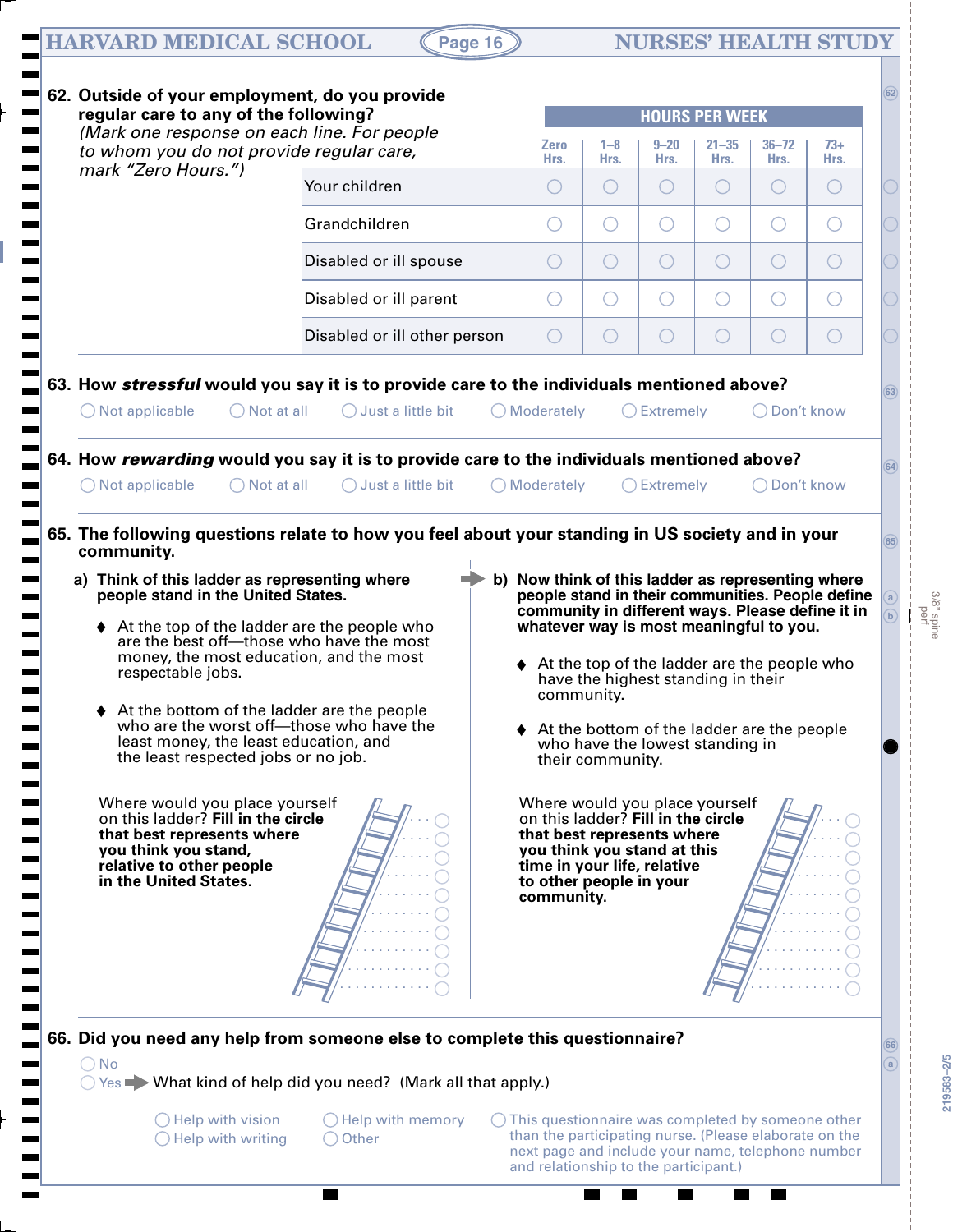# *Thank you!*

# **Please check to make sure you have not accidentally skipped any pages.**